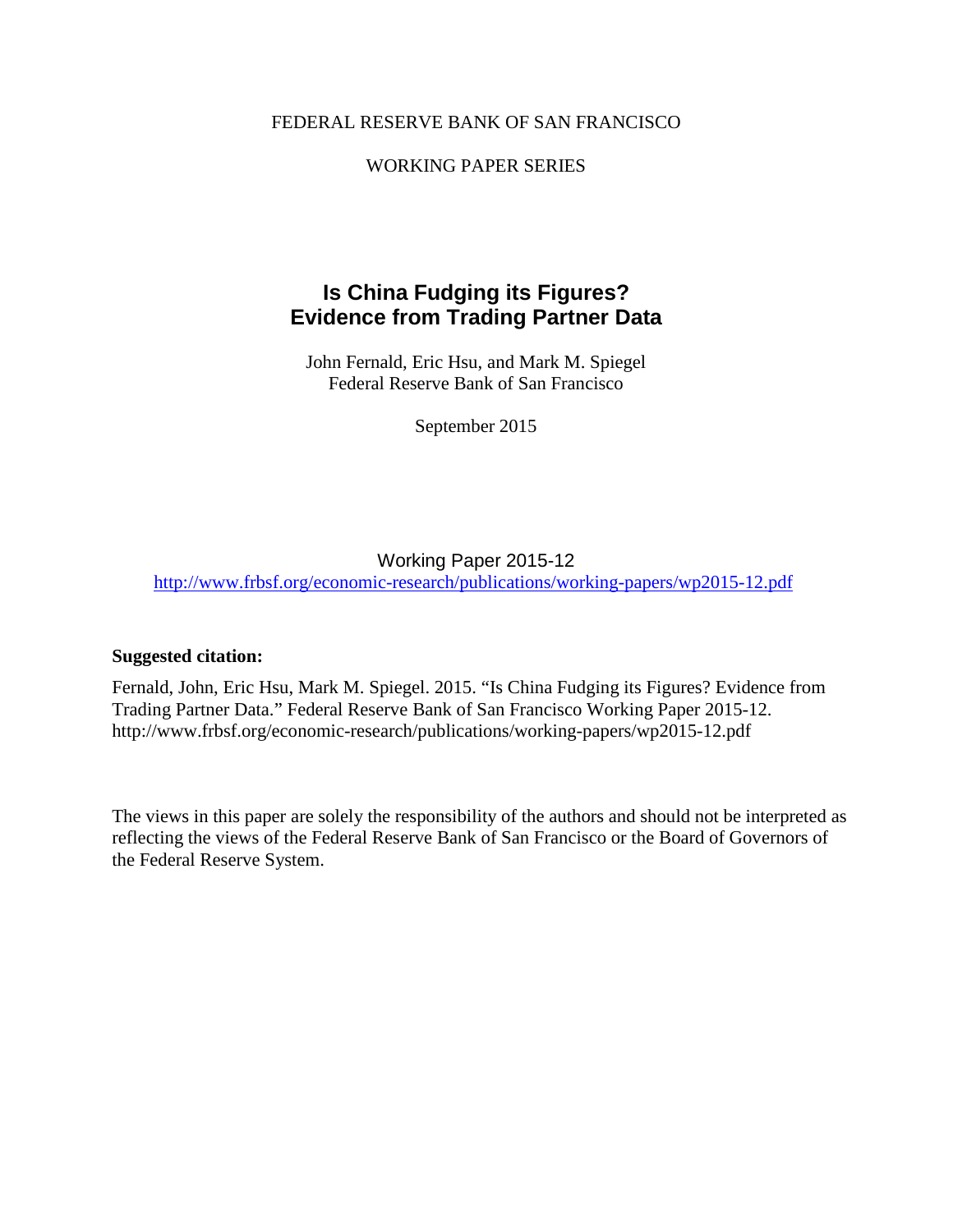# **Is China Fudging its Figures? Evidence from Trading Partner Data**

John Fernald, Eric Hsu, and Mark M. Spiegel\* Federal Reserve Bank of San Francisco

September 21, 2015

**Abstract**: How reliable are China's GDP and other data? We address this question by using trading-partner exports to China as an independent measure of its economic activity from 2000-2014. We find that the information content of Chinese GDP improves markedly after 2008. We also consider a number of plausible, non-GDP indicators of economic activity that have been identified as alternative Chinese output measures. We find that activity factors based on the first principal component of sets of indicators are substantially more informative than GDP alone. The index that best matches activity in-sample uses four indicators: electricity, rail freight, an index of raw materials supply, and retail sales. Adding GDP to this group only modestly improves in-sample performance. Moreover, out of sample, a single activity factor without GDP proves the most reliable measure of economic activity.

Keywords: China, GDP, principal components, structural break, forecasting

J.E.L. Classification numbers: C53, C82, E20, F17

\* We thank Israel Malkin, Andrew Tai, and Bing Wang for excellent research assistance. Eric Swanson provided helpful comments. The views expressed in this paper are those of the authors and do not necessarily reflect those of the Federal Reserve Bank of San Francisco or the Federal Reserve System. E-mails[:john.fernald@sf.frb.org;](mailto:john.fernald@sf.frb.org) ehsu91@gmail.com; mark.spiegel@sf.frb.org.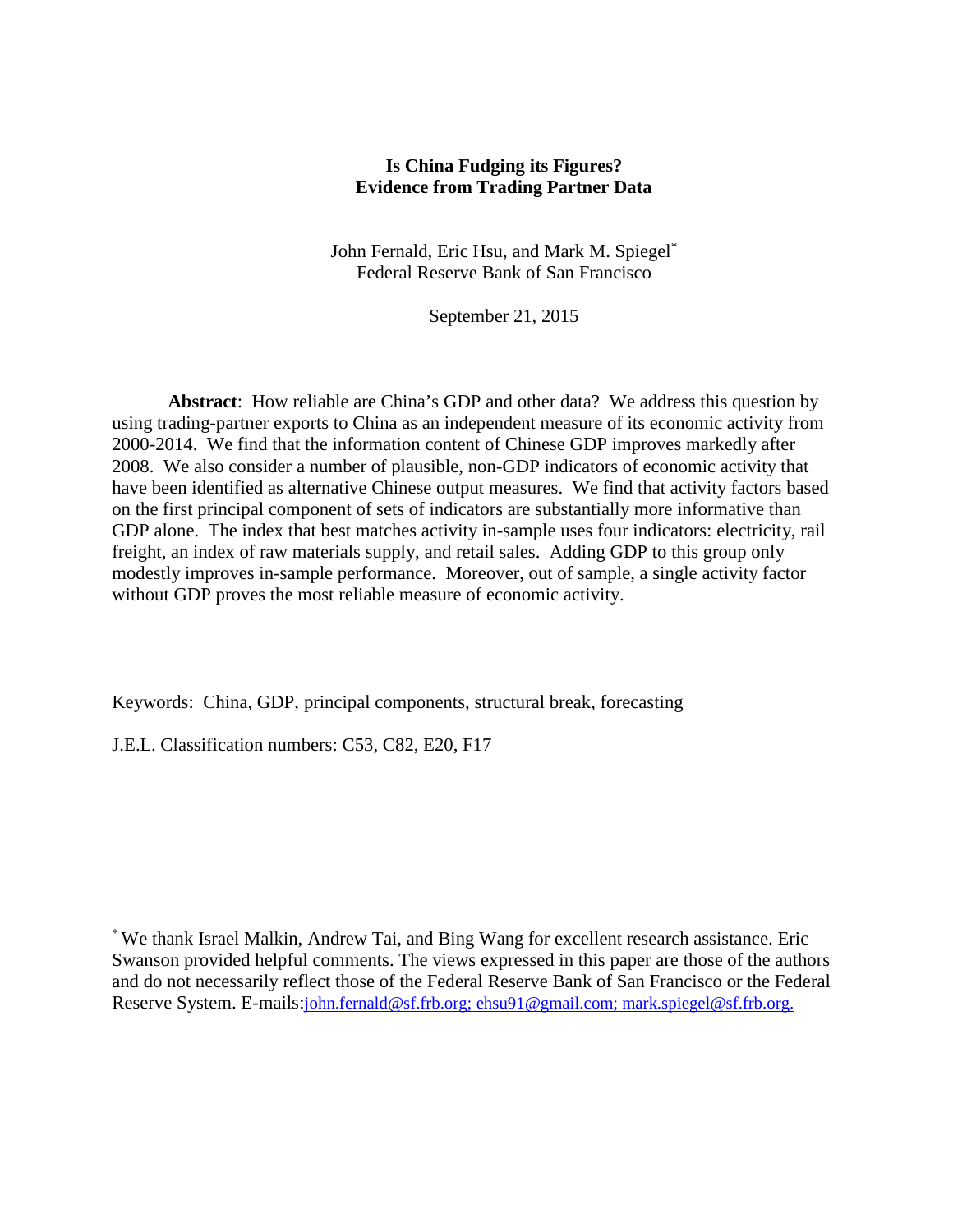#### **1. Introduction**

Observers of the Chinese economy have long questioned the accuracy of Chinese output figures.<sup>[1](#page-2-0)</sup> In this paper, we assess the reliability of Chinese output figures by using tradingpartner exports to China as an independent measure of its economic activity from 2000-2014. We find that the information content of Chinese GDP improves markedly after 2008. Nevertheless, even after 2008, simple activity factors—derived from the first principal component of sets of alternative indicators such as electricity or rail shipments—are more informative than GDP alone. And combining multiple indicators into a factor is more informative than using the indicators individually.

Under any circumstances, measuring Chinese GDP would be difficult. China's economy has grown rapidly and undergone extensive structural changes (e.g. Holz, 2008). Many observers further worry that output figures may be distorted, particularly by local and provincial officials in an effort to meet quotas handed down by the government. As a result, many analysts of Chinese economic activity rely instead on alternative, non-GDP indicators.[2](#page-2-1)

Skepticism about the accuracy of Chinese data has been shared by prominent Chinese officials. For example, in 2007 current Premier Li Keqiang, was reported as saying that his province's government focused on "alternative indicators," rather than official GDP data (Wikileaks, 2007). Li mentioned three indicators: 1) electricity consumption; 2) the volume of rail cargo, which he suggests is fairly accurately measured because fees are charged for each unit of weight; and 3) the amount of loans disbursed, which may be more accurate because of regulatory oversight. By looking at these three figures, Li said he can measure with relative

<span id="page-2-0"></span> $<sup>1</sup>$  See Sinclair (2012) for extensive references.</sup>

<span id="page-2-1"></span><sup>2</sup> For examples of informal press discussions, see Noble (2015), Sharma (2013), and Bradsher (2012).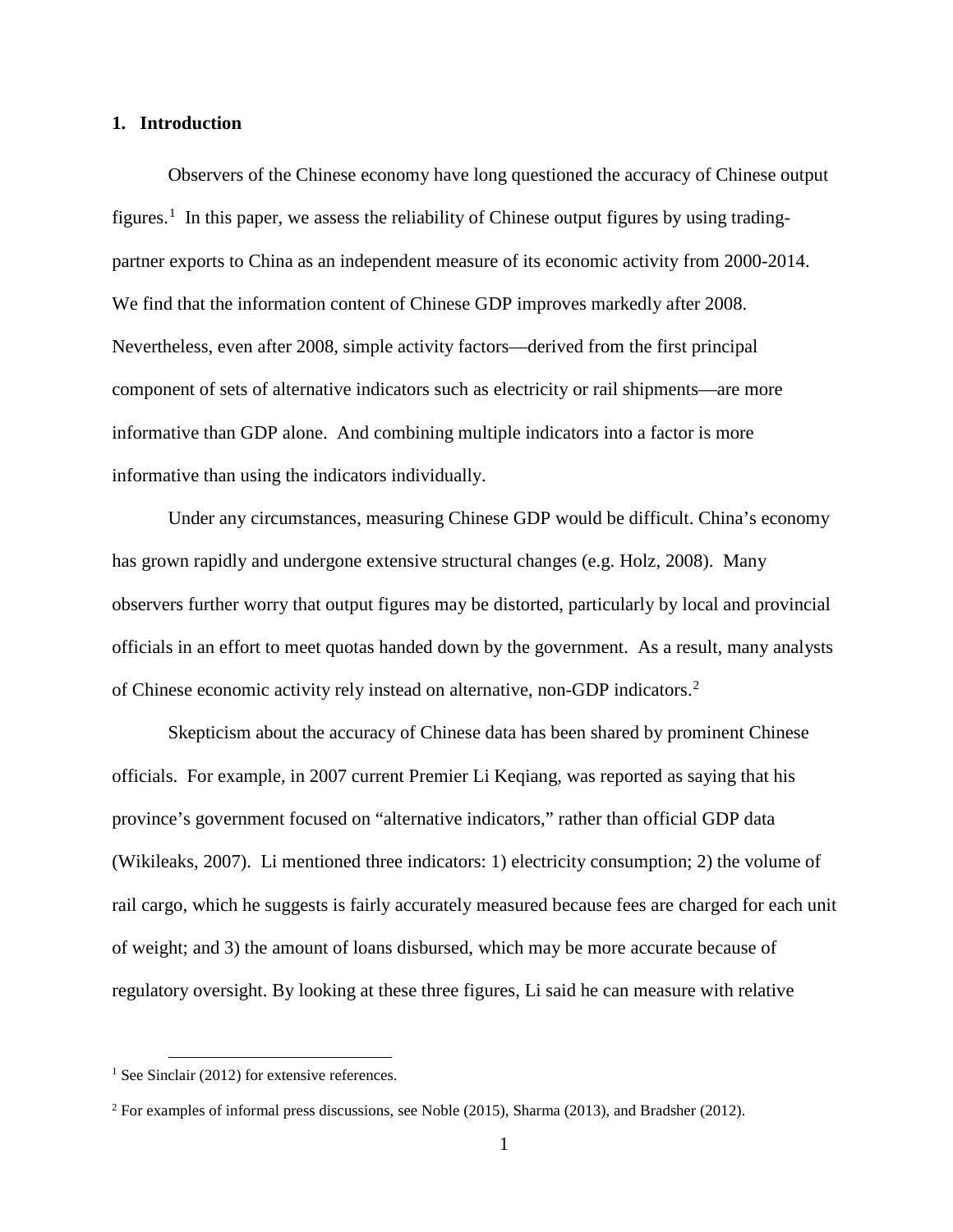accuracy the speed of economic growth. Li reportedly said with a smile, "All other figures, especially GDP statistics, are 'for reference only.'"

The challenge in assessing the quality of reported Chinese output figures is to find an independent benchmark to compare with reported data. Henderson, et al (2012) use satellite data on light emissions to gauge growth in economic activity for a cross-section of countries, including China. China's reported GDP growth rate appears to be exceptionally high relative to its growth in observable light. Nakamura, et al (2014) use household consumption data to estimate Engel curves for China. They find that official aggregate consumption data are too smooth relative to what is implied by household spending patterns.

In this paper, we use trading-partner-reported exports to China as an independent measure of Chinese economic activity. Specifically, we examine (inflation-adjusted) exports to China or Hong Kong as reported by its three major trading partners: the United States, the Euro area, and Japan. These data are not subject to manipulation or mismeasurement by Chinese authorities, but should be closely associated with economic activity in China. Specifically, since the data correspond to Chinese imports, they reflect both the use of intermediate inputs for production—an important aspect of China's economy—as well as finished goods imported for final consumption by Chinese residents. As the appendix describes, for economies with good statistical systems, imports comove very closely with GDP.

We compare movements in externally-reported exports to China to reported GDP, as well as to various combinations of "alternative indicators" of Chinese activity. If we find that movements in externally-reported exports to China are closely associated with movements in reported Chinese data, then we can conclude that these data are relatively reliable as measures of true Chinese output.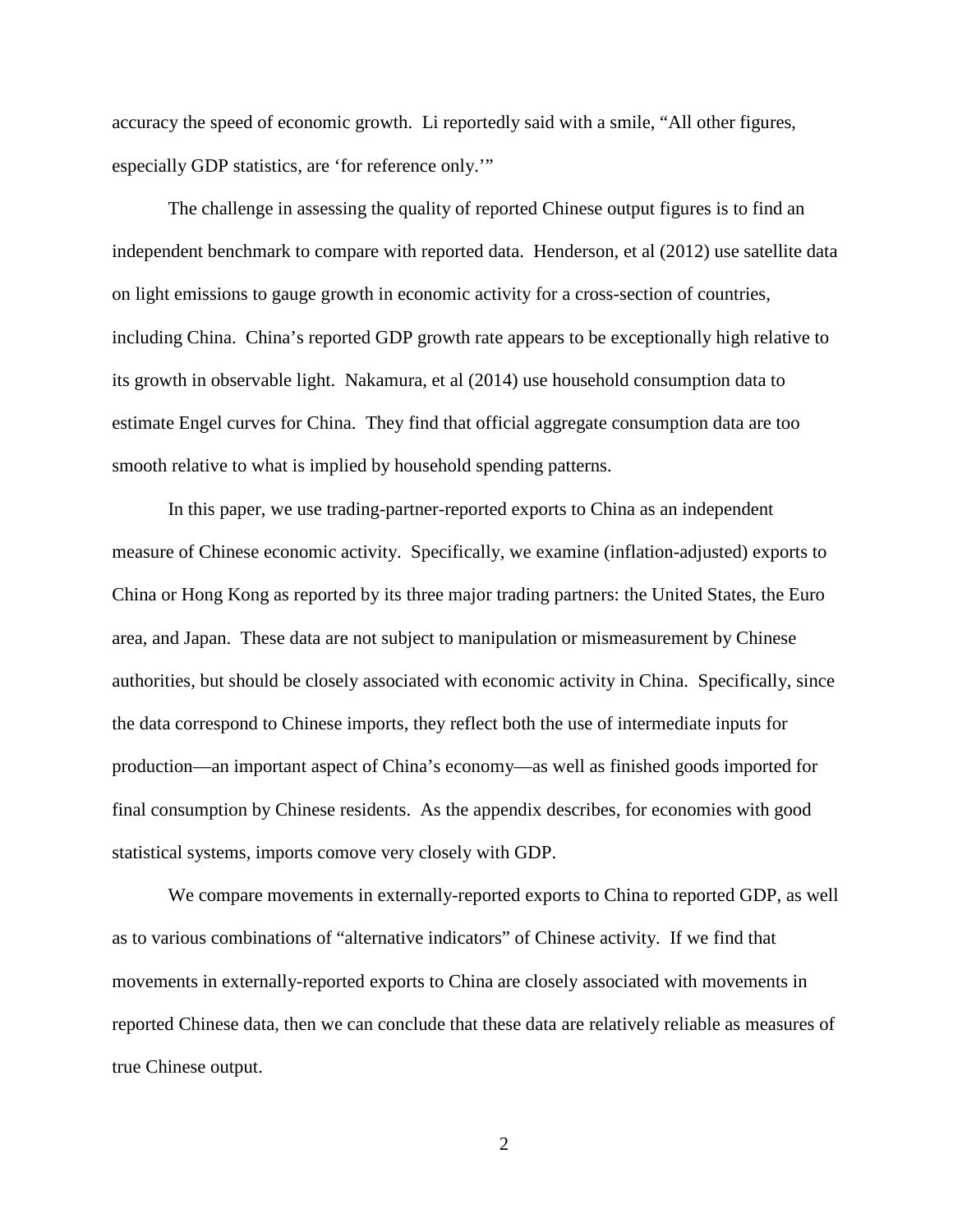We begin by examining the first principal component of combinations of 10 widely cited and easily available (non-GDP) economic indicators produced by Chinese authorities. Our goal is to identify which indicators, singly or in combination, best explain China's externally-reported imports. Principal components estimation proves useful for yielding a parsimonious specification. Some of the individual indicators that we use might be subject to manipulation or systematic mismeasurement; but, if so, our tests would find that they are not related to our externally-reported Chinese-import data. Even if the indicators are informative, they might be noisy. By extracting an activity factor as the first principal component, we reduce the idiosyncratic noise in order to focus on the signal.

Our initial approach compares the information in a small set of potential activity indicators over the full sample of data. The set includes officially reported GDP, the first principal component of all 10 indicator variables, and the first principal component of the three Li indicators. GDP turns out to be only weakly related to externally-reported Chinese imports. The activity factors correspond much more closely to imports. Moreover, our principal component of all 10 indicators outperforms Li's set. In particular, although electricity and rail freight—two of the Li indicators—are strongly associated with imports, the lending indicator is much less important. Nevertheless, we find relatively little sensitivity to the exact group of included activity indicators in our comparisons of different groups of predictors.

The initial results do suggest that the accuracy of reported GDP—as well as the activity factors—has improved over time. Formal break tests confirm the existence of one or more structural breaks, with the most recent (and most substantive) one occurring at the onset of the global financial crisis. The improvements could reflect rising dissatisfaction by Chinese officials about the quality of their statistics. For example, Chinese officials have increasingly and openly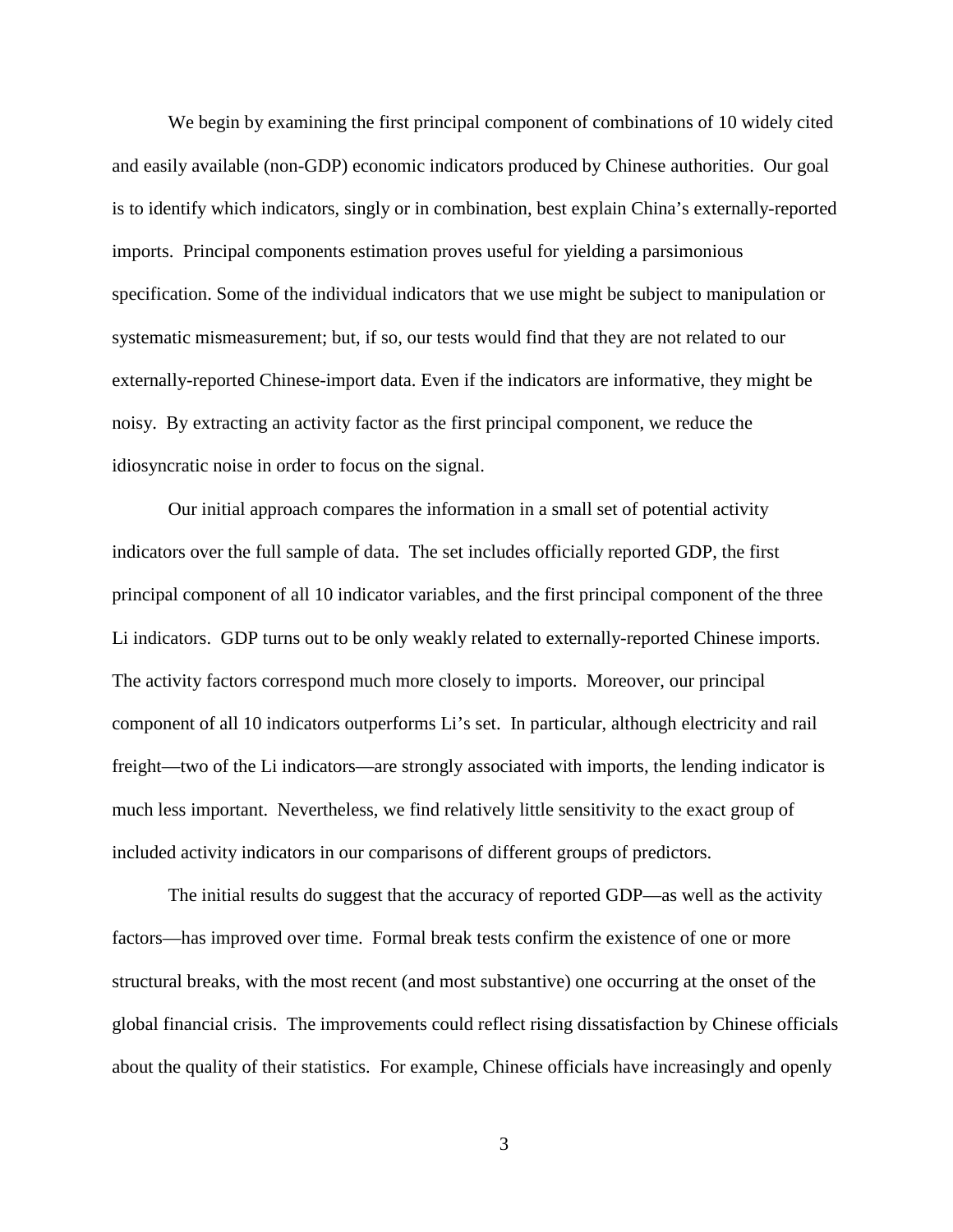discussed their concerns, as the Li quotation suggests. This dissatisfaction could only have increased with the onset of the global financial crisis, as successful implementation of the aggressive counter-cyclical measures adopted by the Chinese central government during the crisis required accurate assessments of prevailing economic conditions.

Given the break-test results, the remainder of our study concentrates on the period following this structural break in the first quarter of 2008. We begin with the set of ten alternative output indicators. We construct the first principal component of all 1023 possible permutations of these variables and relate them one-by-one to externally reported Chinese imports. This principal-component methodology allows us to focus on a parsimonious relationship and to identify a preferred (in sample) index of activity.

Using this methodology, we identify the ten "best-performing" sets of alternative indicators on the basis of fit. The activity factors from our top-performing sets explains most of the variation of imports within the sample. Our preferred set of indicators is electricity, rail freight, usage of raw materials, and retail spending. Individually, these indicators all have a statistically significant relationship with Chinese imports. In contrast, lending levels, one of the indicators highlighted by Premier Li, is not statistically related to imports.

Of course, our alternative indicators by construction focus on specific areas of the China economy. For example, a number, such as raw materials usage, are specifically related to manufacturing activity. As such, it is likely that the time series of Chinese imports does not follow those of our alternative indicators exactly. This raises the possibility that even after including our best alternative-indicator-based principal component reported GDP will still retain some independent explanatory power. After all, GDP is supposed to be the broadest measure of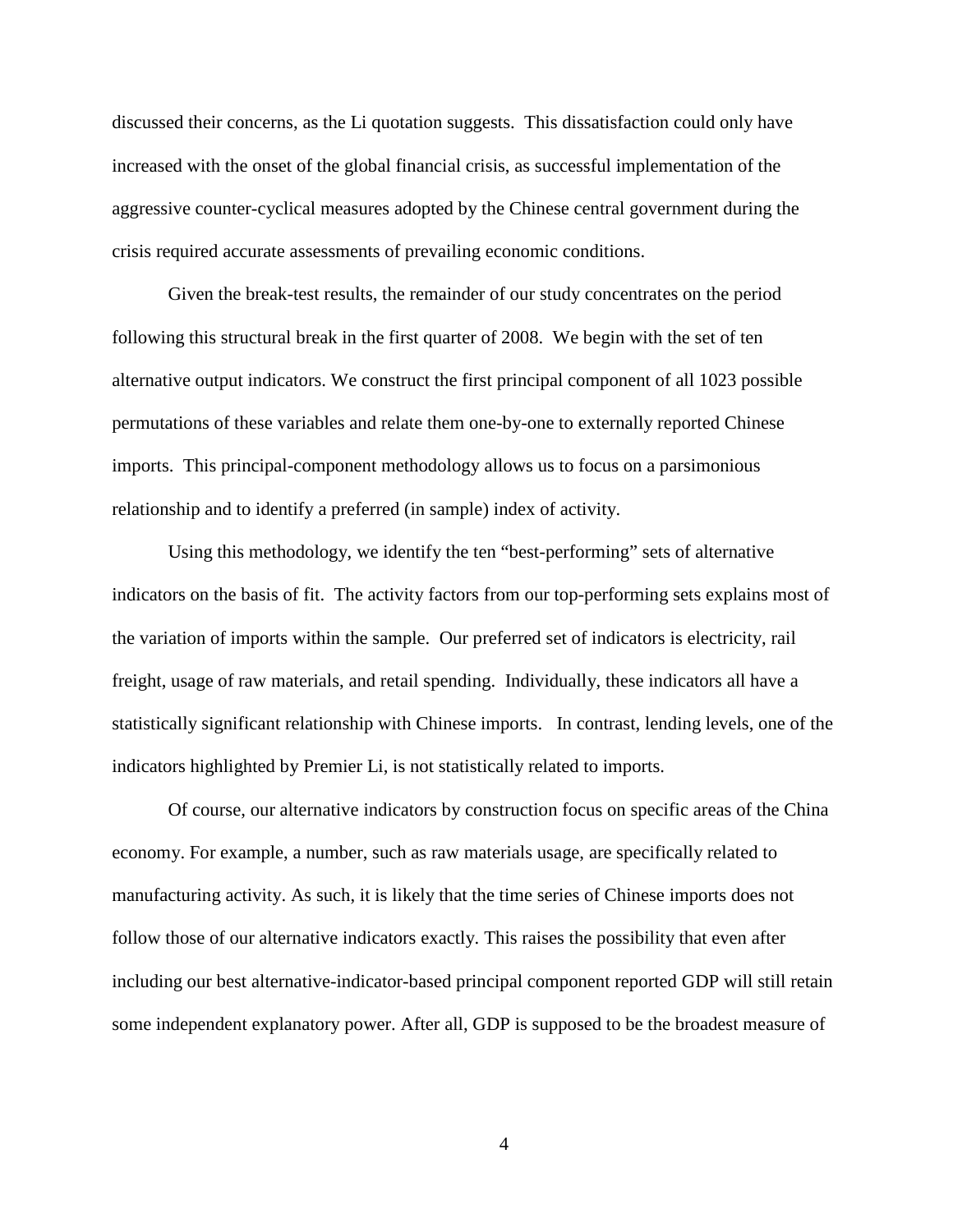economic activity. We therefore add reported gross domestic product as a robustness check concerning the explanatory power of our indicator variables.

Our results show that, in sample, adding GDP marginally improves the statistical fit of most combinations of activity factors. Nevertheless, it does not markedly improve the fit of our best-performing indicator combinations, suggesting that, while there is additional information, it is relatively modest. This still represents an improvement over the performance of GDP in the earlier period, where GDP had no additional information relative to our best-performing combinations of activity indicators.

We then conduct tests of the robustness of these results. We consider the use of two principal components from our ten potential indicator set. When added to our best-performing combinations, the second principal component is always statistically insignificant and adds little to the fit. This supports our single principal component specification.

We also examine the ability of our alternative indicators to fit reported GDP over the period since 2008. Most, but not all, of our indicators are closely related to reported GDP.

Finally, we compare in and out-of-sample performances of our alternative indicators and GDP. We truncate our sample in 2012Q4 and estimate performances of all permutations of alternative indicators between 2008Q1 and 20012Q4 and identify our best performing indicators. We then examine the performances of our indicators in predicting out-of-sample with and without GDP included over the final two years  $2013Q1-2014Q4$ . We find that the inclusion of GDP worsens the performances of our best-performing alternative indicators.

Our emerging picture seems to be one where reported GDP is a more accurate depiction of Chinese output than it used to be. Nevertheless, the most reliable measure of activity is based on our best-performing alternative indicators alone.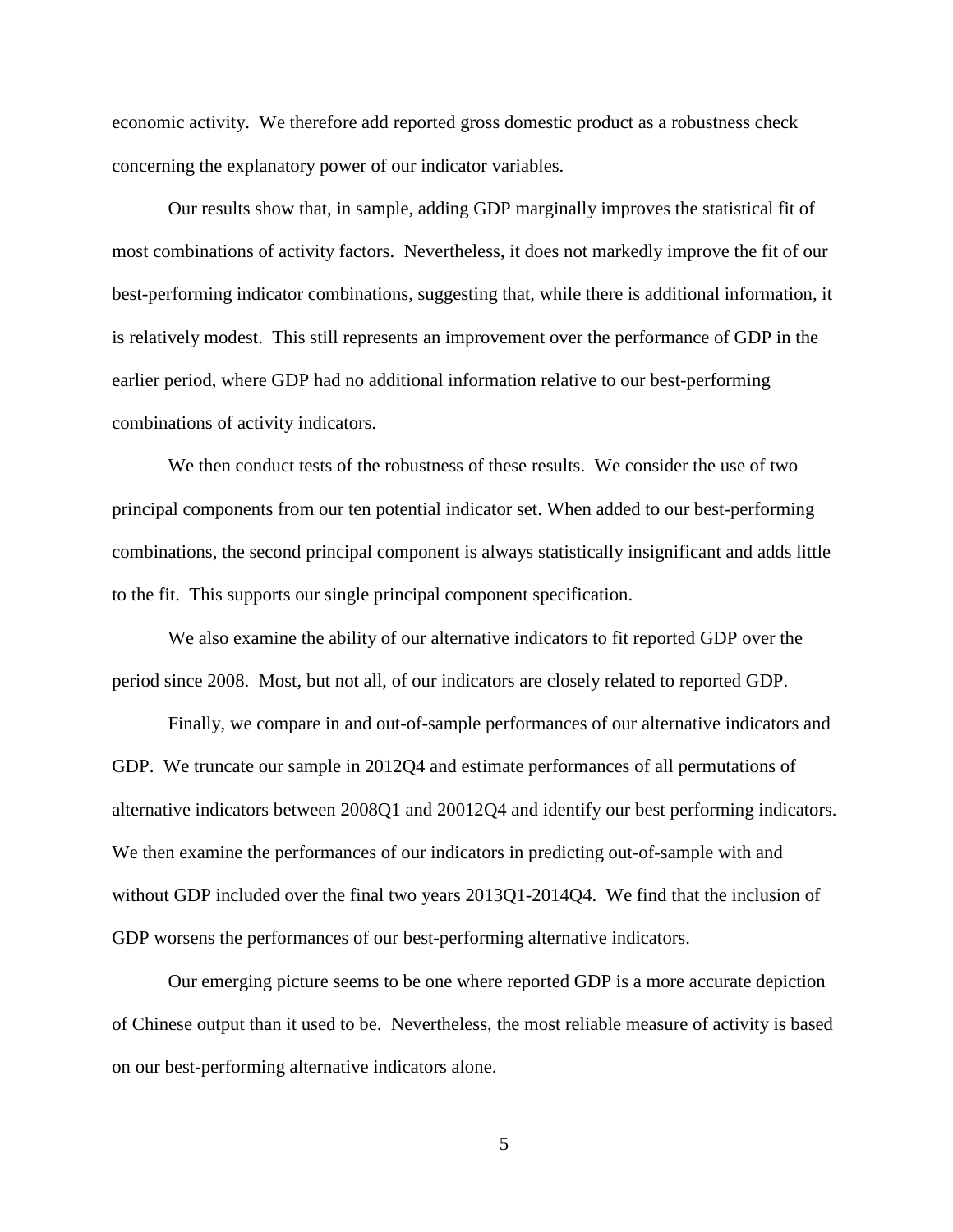The remainder of this paper is divided into six sections: Section 2 describes our data, including our independently verified, trade-based measure of China's imports, and discusses our methodology for identifying indicators. Section 3 presents our Bai-Perron evidence concerning structural breaks in the time series. Section 4 shows our main results for the most recent period. Section 5 conducts a number of robustness tests, including the examination of relative out-ofsample performances. Section 6 concludes.

#### **2. Data and methodology**

We use Chinese imports as reported by major trading partners as an independent (non-Chinese-source) indicator of Chinese economic activity. Specifically, we focus on exports to China or Hong Kong from the United States, the Euro area, and Japan. As the appendix shows, imports are a reliable indicator of economic activity for many countries. For example, for the United States, the correlation of imports with GDP is about 0.8. Data are quarterly, and measured as year-over-year changes from the 2000:Q1 to 2014:Q4.

We obtained these data from original sources in these trading partner nations. We include exports to Hong Kong as well as to China, since many of the goods passing through that port are primarily destined for the Chinese mainland. Statistical authorities in, say, the United States have plausibly changed the degree to which they are able to track the ultimate destination over time—that is, a good that previously would have been recorded as an export to Hong Kong might now be recorded as an export to China. Using the combination of Hong Kong and China makes the data more comparable over time.<sup>[3](#page-7-0)</sup> We convert all data to nominal U.S. dollars using

<span id="page-7-0"></span> $3$  Fernald, Edison, and Loungani (1999) argue that statistically as well as economically, it makes sense to combine Hong Kong with China.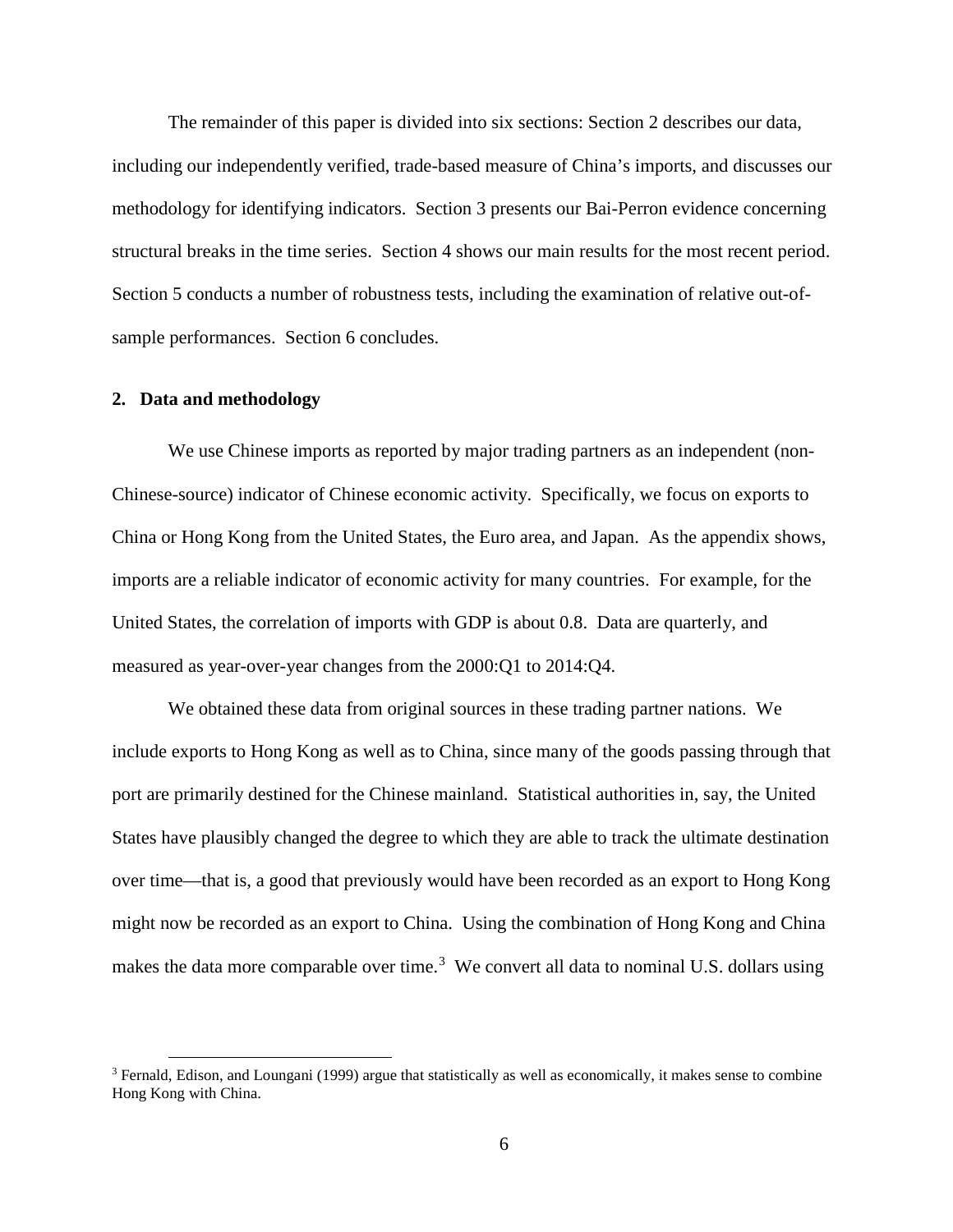market exchange rates and then convert to real values using a China-specific U.S. export deflator, as discussed in the appendix. [4](#page-8-0)

These data on China's imports are not controlled in any manner by Chinese authorities. (Henceforth, when we refer to imports, it's always as reported by trading partners.) Tradingpartner governments have no incentive to misrepresent their trade volumes with China. Of course, the rapid growth of trade with China could still cause some measurement challenges for these countries. However, these data still have the advantage of being measured at foreign ports. Moreover, while Chinese trade is growing as a share of total trade for these countries, overall trade is not growing nearly so fast. So tracking trade volumes, including those destined for or originating from China, is less challenging.

From Chinese-source data, we also identified 10 alternative (non-GDP) indicators on the basis of data availability. The 10 indicators were all available from the beginning of our sample (the fourth quarter of 2000), and were downloaded from CEIC Asia. To avoid the challenges of seasonal adjustment, we again look at all data in year-over-year terms. Many of the series are available monthly, but we convert all data to quarterly terms. Doing so facilitates comparisons with quarterly GDP data, smooths some high-frequency measurement error, and avoids problems with the timing of the Chinese New Year (which sometimes occurs in January, sometimes in February, and sometimes overlaps both). See the data appendix for further details.

How should we assess the informational content of these indicators? A misleading approach would be to simply regress China's imports on all 10 of the indicators. Because of multicollinearity, few of these indicators are statistically significant when all are included, but

<span id="page-8-0"></span> <sup>4</sup> The U.S., Euro area, and Japan constitute about 35-40 percent of world exports to China, based on IMF DOTS statistics. We focus on these three partners, rather than the world, because they are likely to be more accurately reported, and also to have a less heterogeneous mix of products.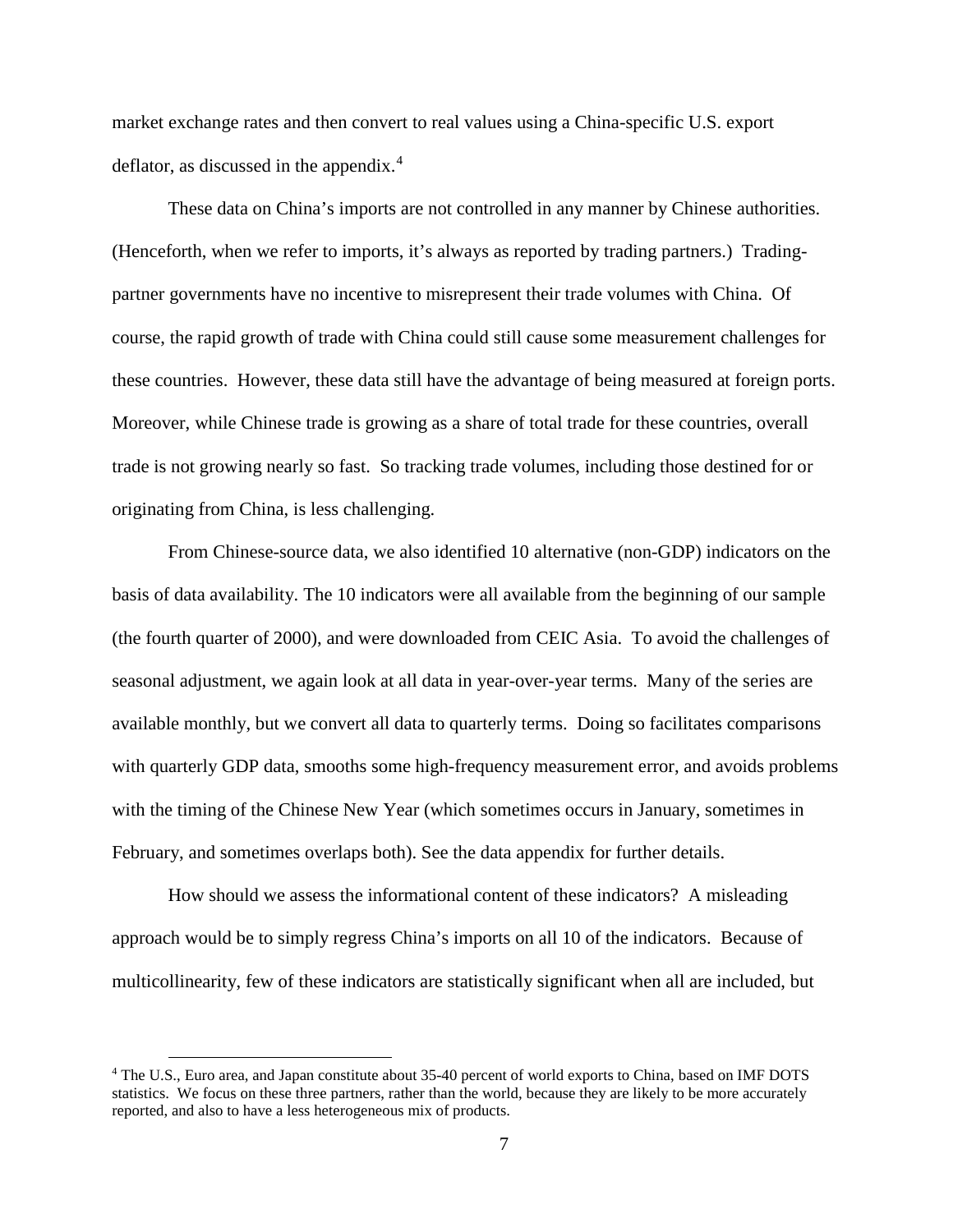such a regression would have a high  $R^2$ . Nevertheless, because of overfitting, using all 10 indicators would perform poorly out of sample relative to a more parsimonious specification. [5](#page-9-0)

To minimize the risk of spurious fit, we instead use principal components. Doing so captures the key common information in the indicators — known as "activity factors" — in a parsimonious way. Principal components are defined by the property that all factors (or components) are orthogonal, with the first component explaining the maximum variation in the included data, the second one explaining the second most variation, and so forth.

Figure 1 shows full-sample (2000Q1-2014Q4) values of Chinese imports, GDP, and one possible activity factor. The factor is the first principal component of all 10 alternative indicators, so it is agnostic about which indicators have more informational content. All variables are in growth rates, normalized to have zero mean and unit standard deviation.

Clearly, the activity factor and imports are very highly correlated. For example, during the global financial crisis, both series drop about 3 standard deviations below their respective means. In the recovery, both series rise to above 2 standard deviations above their means. Thus, reassuringly, imports and the activity factor tell the same story about economic activity.

However, the relationship of reported GDP with either the activity factor or imports is less strong. The correlation is still positive and significant, but GDP rises more prior to the crisis than either imports or the activity factor, and falls less during the crisis.

The activity factor in Figure 1 is agnostic about which indicators have information about true economic activity and whether that information has changed over time. A key goal of the

<span id="page-9-0"></span><sup>&</sup>lt;sup>5</sup> For example, we regressed the import data on all 10 indicators from the start of our sample until end-2012 and predicted out-of sample thereafter. For comparison, we also regressed the data on the first principal component of these indicators, as well as the first principal component of the three Li indicators. As expected, the regression with all 10 indicators individually had the lowest (best) RMSE in sample, 0.53 versus 0.70 and 0.75 for the first principal component of all 10 and the Li indicators respectively. However, the regression with all 10 indicators included had the highest (worst) RMSE out of sample: 0.70 versus 0.52 and 0.46 for the first principal component of all 10 and the Li indicators respectively. These results are available on request from the authors.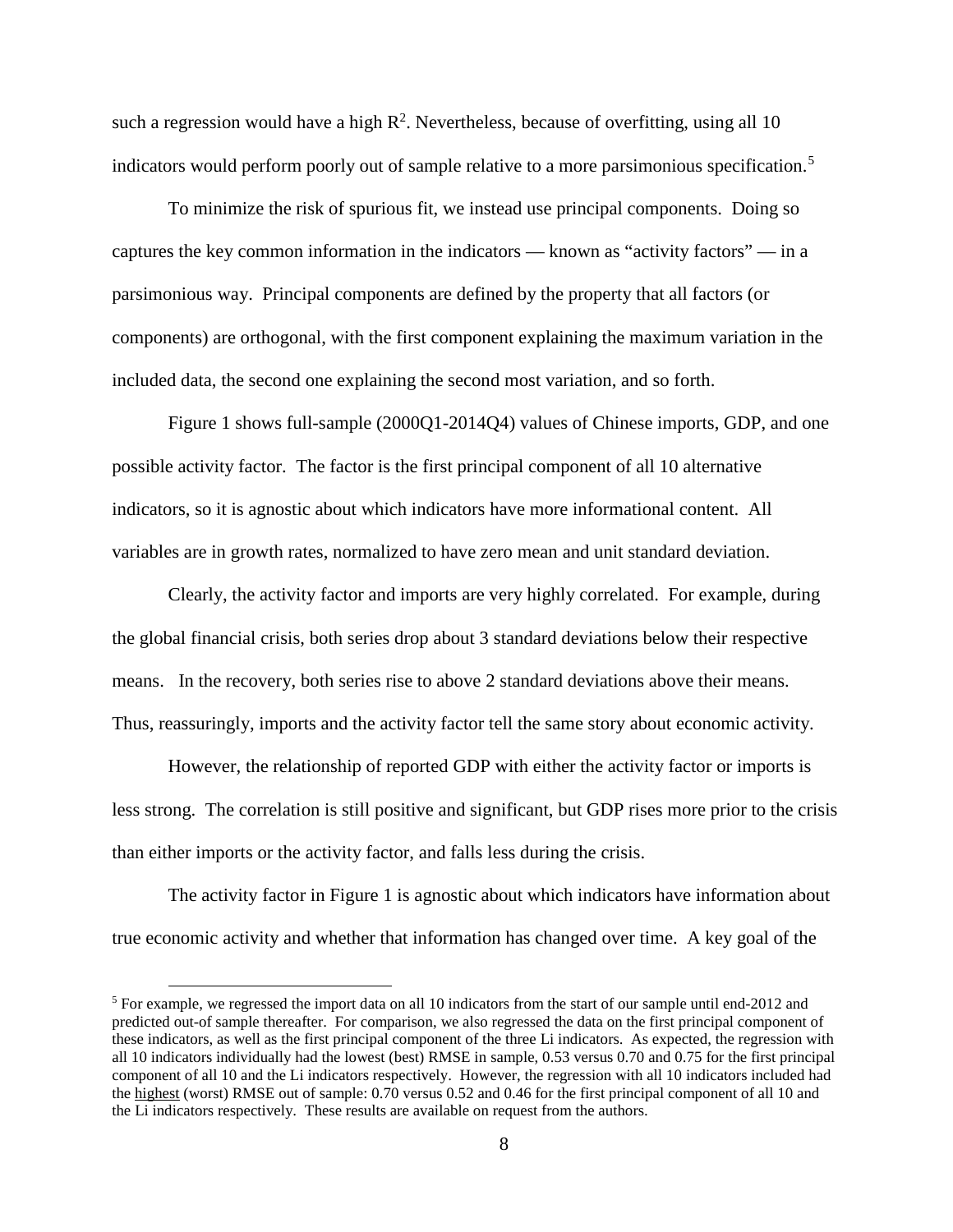sections that follow is to identify which indicators (including GDP) are particularly informative. In this regard, note that the addition of an irrelevant data series, which is idiosyncratic in terms of China's imports, can reduce the explanatory power of the first principal component. The reason is that the first principal component will try to explain that idiosyncratic variation as well as the systematic variation that matters for imports.

In light of these issues, we identify "best indicators" by constructing the first principal component of all possible subsets of these 10 variables, considering a total of 1023 combinations. [6](#page-10-0) For example, 10 of the combinations have just a single indicator (each of the 10 variables); at the other extreme, one combination uses all 10 variables at the same time (our "all 10 indicators" factor plotted above). For each subset, we then regress growth in Chinese imports from the United States, the Euro area and Japan on the first principal component as well as real exchange rate values (which plausibly affect import levels independently of output).

Our baseline specification is thus

$$
\Delta^4 m_t = c + \beta P C_{1t} + \gamma \Delta^4 R M B_t + v_t. \tag{1}
$$

 $\Delta^4 m_t$  is reported quarterly growth in real Chinese imports from (measured as real exports to China by) the United States, the euro area, and Japanr;  $PC_{1t}$  is the contemporaneous value of the first principal component from the year-over-year growth in the chosen set of alternative indicators of Chinese economic activity;  $\Delta^4 RMB_t$  is the four quarter change in the renminbidollar exchange rate; and  $v_t$  is an error term. We estimate with ordinary least squares and show Newey-West standard errors that allow for heteroskedasticity and autocorrelation.

<span id="page-10-0"></span> <sup>6</sup> Other than the null set.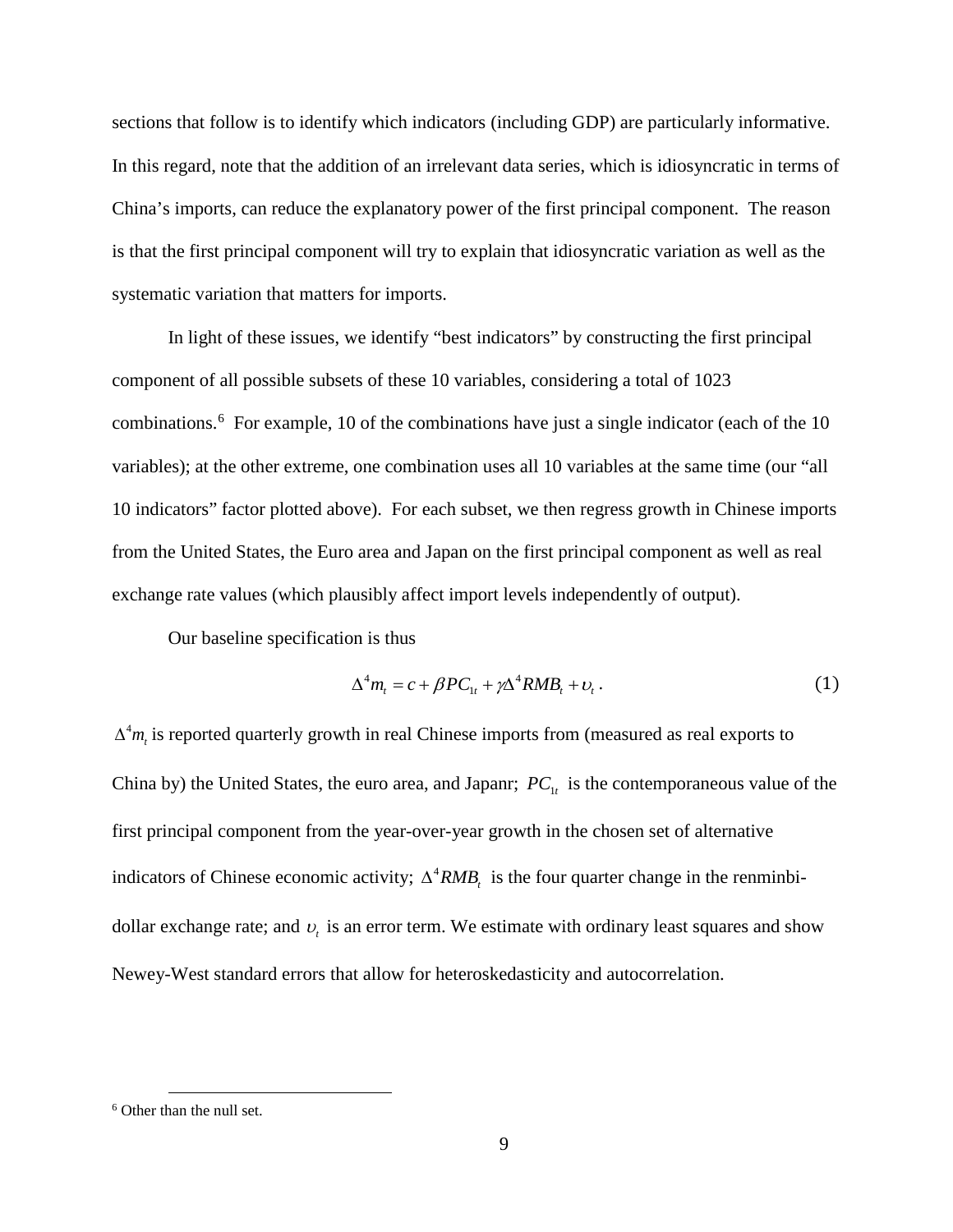A concern is that we will choose a set of indicators that, by chance, work well in sample. For this reason, we also look at performances out of sample. We find that indicators that work well in sample tend to work well out of sample as well. This is not a surprise, since the method already takes an average of the informational content of a set of indicators.

#### **3. Full sample results**

#### *3.1 Preliminary regression results*

We begin with full-sample results to illustrate our approach. Figure 2 shows fitted values of Chinese imports from estimating equation (1) from 2000:Q4 to 2014:Q4. We compare results with three potential explanatory variables. The first uses reported real GDP (GDP). The second uses the first principal component of all 10 non-GDP indicators (*ALL10).* The third uses the first principal component of the Li indicators *(LI)*.

Visually, the two principal component indicators have similar fit. However, reported GDP fits much worse, consistent with the simple plot in Figure  $1<sup>7</sup>$  $1<sup>7</sup>$  $1<sup>7</sup>$  It follows that for the full sample, our principal component indicators outperform GDP in explaining Chinese imports. In particular, the *GDP* indicator initially under-predicted and then over-predicted Chinese imports during the crisis period relative to the principal component indices.

#### *3.2 Structural breaks*

As Figure 2 shows, there is a tighter fit for the more recent portion of our sample, particularly since 2008. Figure 3 shows this improved fit visually by estimating the same

<span id="page-11-0"></span> $^7$  In sample, the mean value of the root-mean-squared errors (RMSEs) for the three principal components is 8.1 while the RMSE for reported GDP is 10.6. Out of sample, the mean RMSE for the three principal component indicators is about 6.6, much lower than the value for GDP of 9.4. Out of sample, we would note that if we used the 10 indicators individually in a single regression, the RMSE is yet higher at 13.2. These preliminary estimates show the value of parsimony. All estimates are available from the authors on request.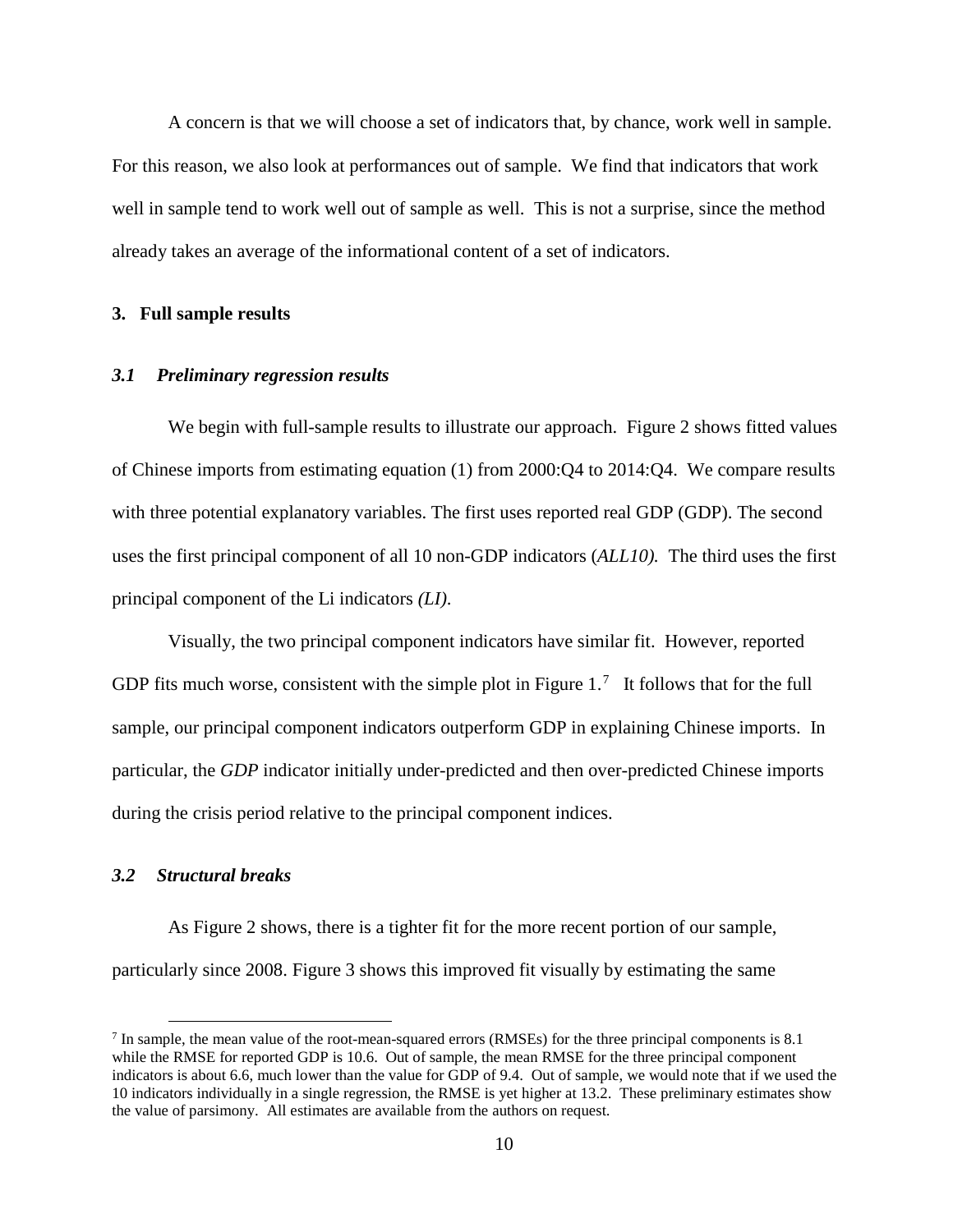versions of equation (1) for 20-quarter rolling samples and then plotting the R-squared values. The figure confirms that there is indeed a marked increase in estimated R-squareds in 2008, after which they remain elevated for the remainder of our sample. Our regression results therefore suggest a structural break in the relationship around the time of the global financial crisis. This period also follows closely the comments by Li concerning the quality of official Chinese data.

To investigate this possibility formally, we conduct Bai and Perron (1998, 2003) tests for multiple structural breaks. This method searches for one or more breakpoints and evaluates the set of break dates that minimize the sum of squared residuals, either sequentially or in terms of re-optimizing when an additional break date is added.

<span id="page-12-0"></span>Table 1 shows the break results. [The regressions that identify a break find one in either](#page-12-0)  [2007Q4 or 2008Q1. T](#page-12-0)he regressions that identify a break find one in either 2007Q4 or 2008Q1. We also observe a high incidence of statistically significant structural breaks in the third or fourth quarter of 2005.

We are interested in GDP as well as the alternative indicators. Hence, combining the formal tests with the visual evidence from Figure 3, we concentrate on the sample from 2008:Q1 through 2014Q4. We can be more confident that parameters are stable over this sample. When we later compare to earlier data, we combine subsamples despite often finding a structural break around 2005. The reason is that, with three sub-periods, the intermediate period is too short for reliable estimation.

#### **4. Results for 2008:Q1-2014:Q4 Sub-sample**

Given the structural break results, we concentrate on the period 2008:Q1 through 2014Q4 to evaluate the quality of alternative activity indicators. Table 2 summarizes our estimation results. The estimated parameter values are not interesting per se, so we do not show them. We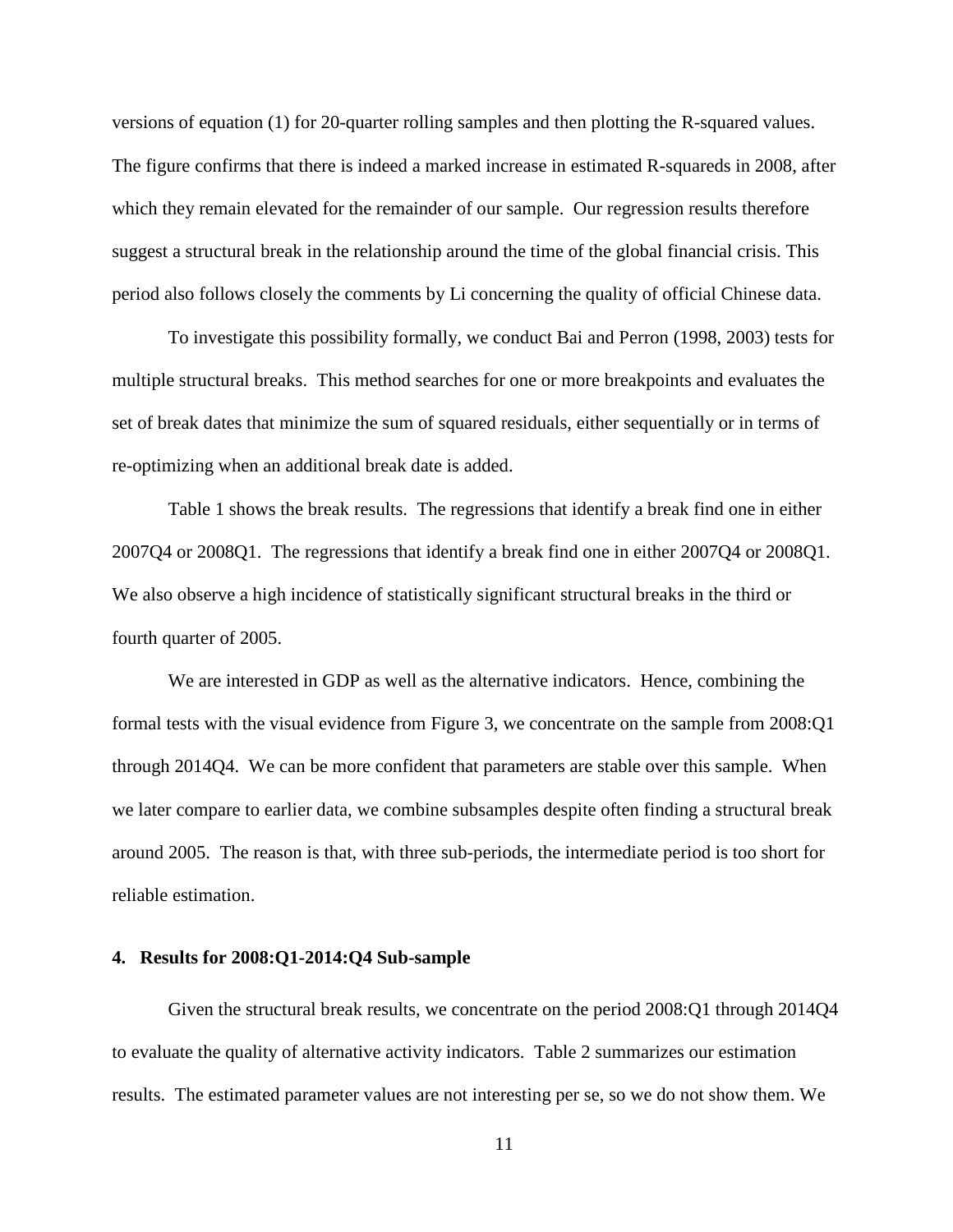instead focus on (i) indicator names and sets; (ii) the statistical significance of the principal component; and (iii) fit as measured by root-mean-squared error (RMSE) and  $R^2$ .

The top of the table shows results for each of the 10 indicators individually, so the principal component approach is equivalent to using the indicator itself in the regression. The indicators are listed in order of their fit (highest  $R^2$  /lowest RMSE). For comparison, we also include regression results using GDP as the indicator. China's real exchange, included as a control, is insignificant throughout, but consistently enters with its expected negative sign.

Eight of the ten individual indicators are statistically significant in explaining imports at a one percent confidence level. Over this period, rail freight performs best among the individual alternative indicators in explaining Chinese imports with an RMSE of 0.54. Electricity is a close second with an RMSE of 0.61.

Strikingly, over this period, the rail freight variable is the only one of the individual indicators that outperforms GDP in explaining Chinese imports. Reported GDP over this subperiod is statistically significant at the 1% level with an RMSE of 0.60. That is modestly superior to the performance of the second-place electricity variable. The other individual alternative indicators are not close. GDP also does markedly better over this turbulent subsample than it did for the full sample discussed above. It is therefore clear that the explanatory power of GDP in fitting Chinese imports has increased during the latter portion of our sample.

That said, our best-performing combinations of the alternative indicators typically outperform GDP in explaining Chinese imports, sometimes substantially. The lower panel of the table shows results for our top ten indicator combinations, ranked on (in-sample) RMSE. The first principal component of the various sets enters statistically significantly in all specifications and the fit is markedly better than for any of the individual components alone. All ten of these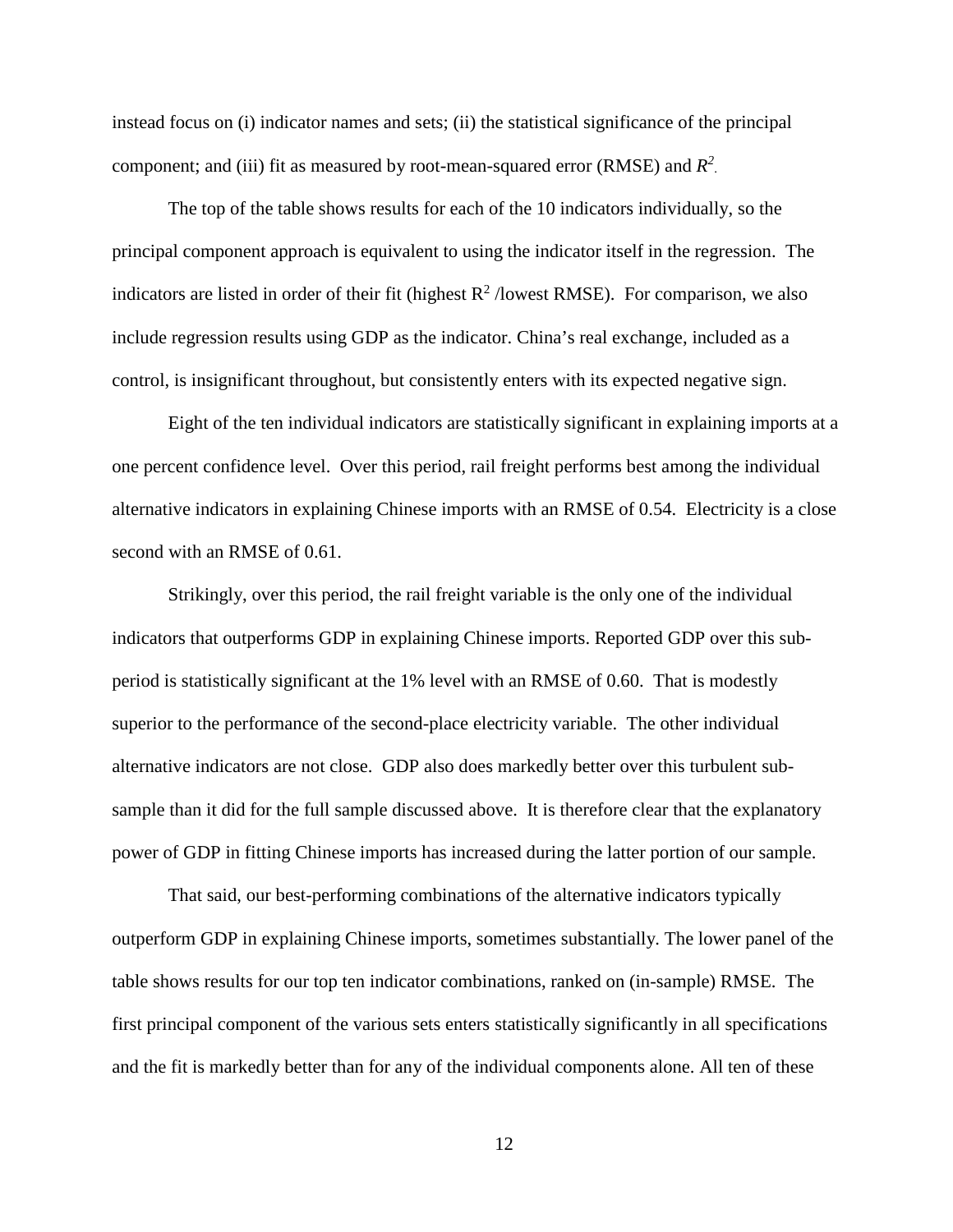sets of alternative indicators track Chinese imports well. Our best-fitting specification has an impressive R-squared value of 0.88. However, there is little sensitivity across these bestperforming sets of indicators; even our tenth-best combination is comparable at 0.85.

The table also shows the indicators included in each of the top 10 performing combinations. The top combination turns out to include the indicators electricity, rail, raw materials production and retail sales. Sets 2 through 10 are very similar, only substituting one indicator or another. Rail appears in 9 of our top ten indicator combinations, while electricity appears in 7, and raw materials and retail sales appear in all 10. This result is confirmation that these four indicators provide valuable (and to some extent distinct) information about economic activity in China over the most recent sample.

These results already hint at the point that adding additional, lower-relevance variables do not necessarily improve explanatory power. To further illustrate this point, the set that includes all 10 indicators ranks 240<sup>th</sup> overall, with an RMSE of 0.48 that is only modestly better than the best individual indicators.

Finally, the table also includes the index based on the set of indicators publicized by Li Keqiang (the Li index). When it comes to explaining imports, the Li index is relatively poor. Indeed, it only marginally outperforms GDP over this period. The reason, of course, is that although it includes the relatively well-performing electricity and rail indicators, it also includes the largely irrelevant lending variable. In contrast, the Li indicator did rather well for our larger full sample above. These results suggest that the Li indicators are no longer as reliable measure of true economic activity in China.<sup>[8](#page-14-0)</sup>

<span id="page-14-0"></span><sup>&</sup>lt;sup>8</sup> The inferior performance of the Li indicator for explaining overall Chinese output may reflect that he was only trying to asset the economic performance of Liaoning Province. Its output bundle could differ systematically from the rest of China as a whole in a manner that favors the lending variable.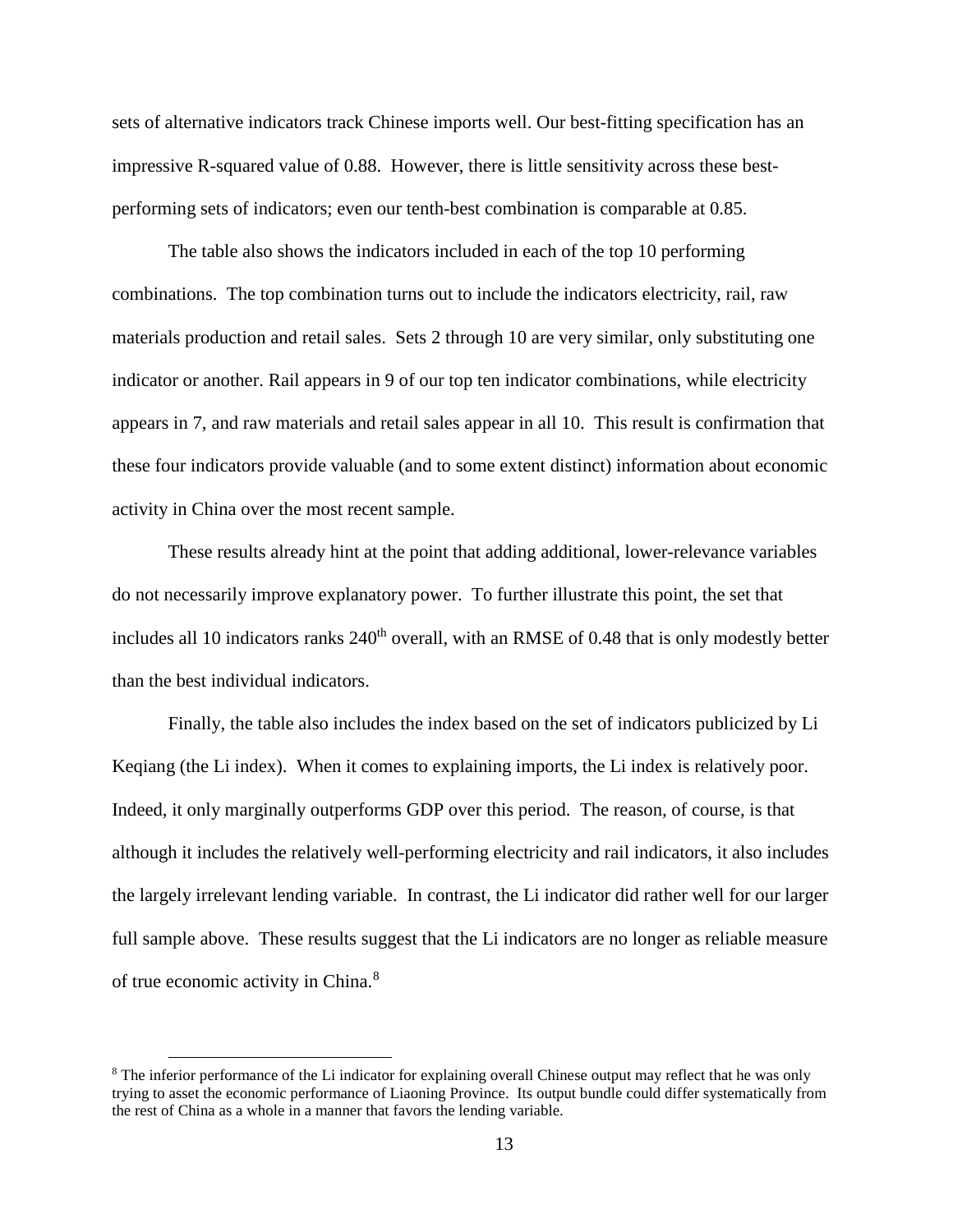#### **5. Robustness Checks**

#### *5.1 Does GDP Have Additional Explanatory Power?*

In Section 4, we found that activity factors based on a small number of indicators have exceptional explanatory power for imports. These factors substantially outperform GDP alone. Still, GDP is a broad measure of economic activity, whereas our top-performing indicators may disproportionately represent certain sectors of the Chinese economy. (For example, floor space added is likely to be closely correlated with construction volumes.) Hence, it seems a priori plausible that GDP may have additional explanatory power for Chinese imports. On the other hand, if Chinese GDP data are heavily manipulated or excessively noisy relative to true economic activity, then it might be dominated by the alternative activity factors.

We therefore add reported GDP to the regressions for Chinese imports, as a robustness check concerning their explanatory power. We again concentrate on the sample following the most recent structural break, i.e. 2008:Q1 through 2014:Q4.

Table 3 shows our results. The top panel shows that, with all 10 individual indicators, we find that GDP enters with a statistically significant positive coefficient.<sup>[9](#page-15-0)</sup> Moreover, the fit markedly improves. For example, adding GDP to rail freight, our top-performing individual alternative indicator, increases the R-squared from 0.75 to 0.79.

Moreover, the addition of GDP reduces some of the explanatory power of our previously most informative alternative indicators. Retail and floor space, which were significant at a 1% confidence level on their own, are statistically insignificant with GDP added to the specification. Other indicators also exhibit a decline in significance. However, some of our other indicators

<span id="page-15-0"></span><sup>&</sup>lt;sup>9</sup> The coefficient enters at a 1% confidence level for 8 of the 10 indicators, the exceptions being electricity and rail, with which GDP enters at 10% and 5% confidence levels respectively.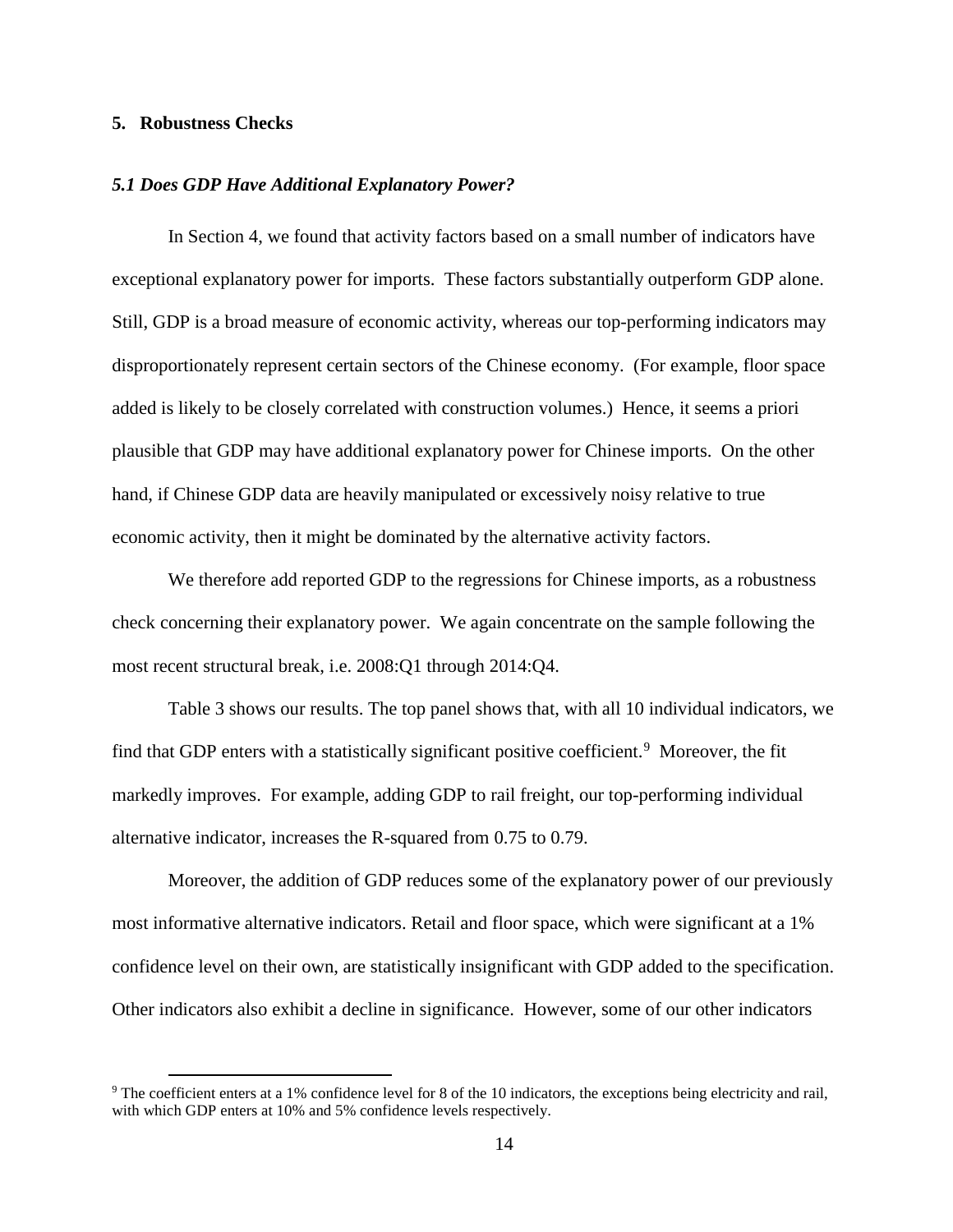gain in significance. In particular, two indicators that were insignificant on their own, air passengers and lending, are now significant at 5 and 1 percent confidence levels respectively. Hence, these indicators appear to contain information different from GDP. In contrast, retail and floor space are highly collinear with GDP based on their explanatory power in Table 2. Still, it is interesting that the regression prefers to load on GDP rather than these indicators.

Nevertheless, GDP adds much less information to our top combinations of alternative indicators in the bottom panel. GDP is statistically significant in only half of the 10 top sets of indicators. With the top three sets, adding GDP does not change the fit of the regressions. In several other cases the fit improves modestly. Thus, while GDP has some additional informational content in explaining imports, even the in-sample contributions of GDP relative to our best-performing indicator combinations are quite modest.

#### *5.1 Evidence from the early time period*

We next consider evidence from the sample prior to our structural break. Although our Bai-Perron tests indicated more than one potential structural break date, we consolidate our data before the 2008 break to ensure that we have adequate data for estimation.

The top panel of Table 4 shows the earlier sub-sample results by individual indicator. The relative ranking of individual indicators changes somewhat. Those that did relatively well in the later sample tend to do well here, such as raw materials, rail, or electricity. But several are no longer significant, such as retail, air passengers, and property. Moreover, GDP fails to enter significantly on its own or in addition to eight of the 10 individual indicators.

The bottom panel shows that the best-performing combinations of alternative indicators perform much better than the individual indicators and continue to enter statistically significantly at a 1% confidence level. However, there are differences in the alternative indicators that are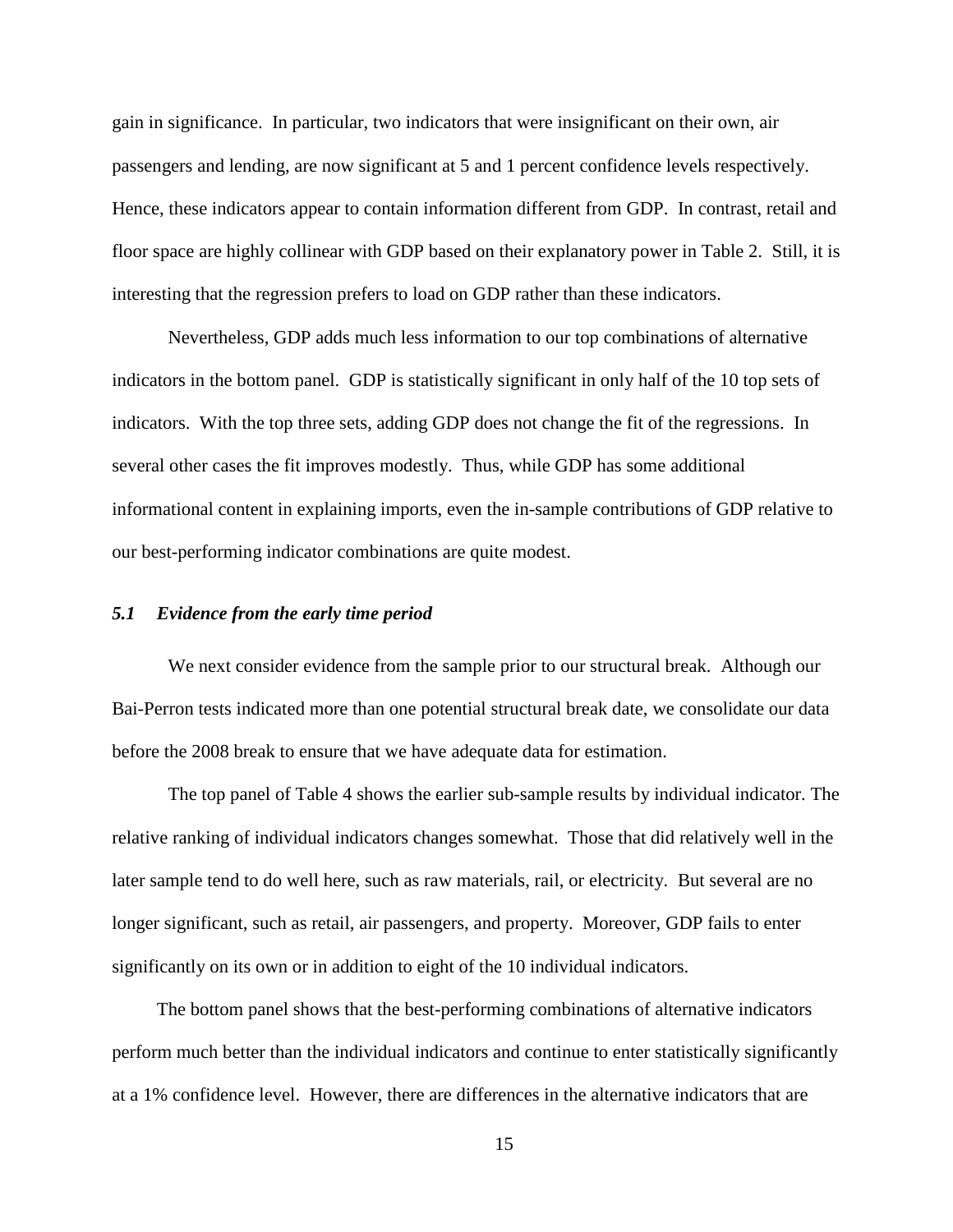most prevalent in this group; for example, lending levels and reported exports from China to the rest of the world are more informative than they were in the later sample. GDP adds little if anything when added to our best-performing combinations, only entering with statistical significance in one of the ten best-performing combinations of alternative indicators.

Our examination of the earlier time period has two implications: First, GDP was not nearly as informative in the early portion of our sample as it was in the later sample period. GDP fails to enter significantly in most of our specifications for the pre-2008 period. This suggests that the contribution of GDP is stronger than it used to be. Second, the alternative indicators that best-predict Chinese imports changed somewhat over different samples. For example, our bestperforming set of indicators from the most recent period, the combination including electricity, rail, raw materials, and retail, only placed  $612<sup>th</sup>$  in the early period, with an R-squared of 0.13. We also see a poor performance by the Li indicators. This suggests caution in relying on a small set of alternative indicators to infer Chinese economic activity.

# *5.2 Adding a 2nd principal component*

A priori, there need not be a single activity factor that describes China's imports. Hence, as a further robustness test, we add the second principal component from each combination of our ten potential indicator variables. Our specification with two principal components satisfies

$$
\Delta^4 m_t = c + \beta P C_{1t} + \beta P C_{2t} + \gamma R M B_t + v_t. \tag{2}
$$

The variables are the same as in equation (1) with  $PC_{2t}$  added as a second principal component.

Our results are shown in Table 5. We first take the ten best-performing combinations of alternative indicators from our single principal component exercise and add the best-performing second principal component. The second principal component does not enter significantly in a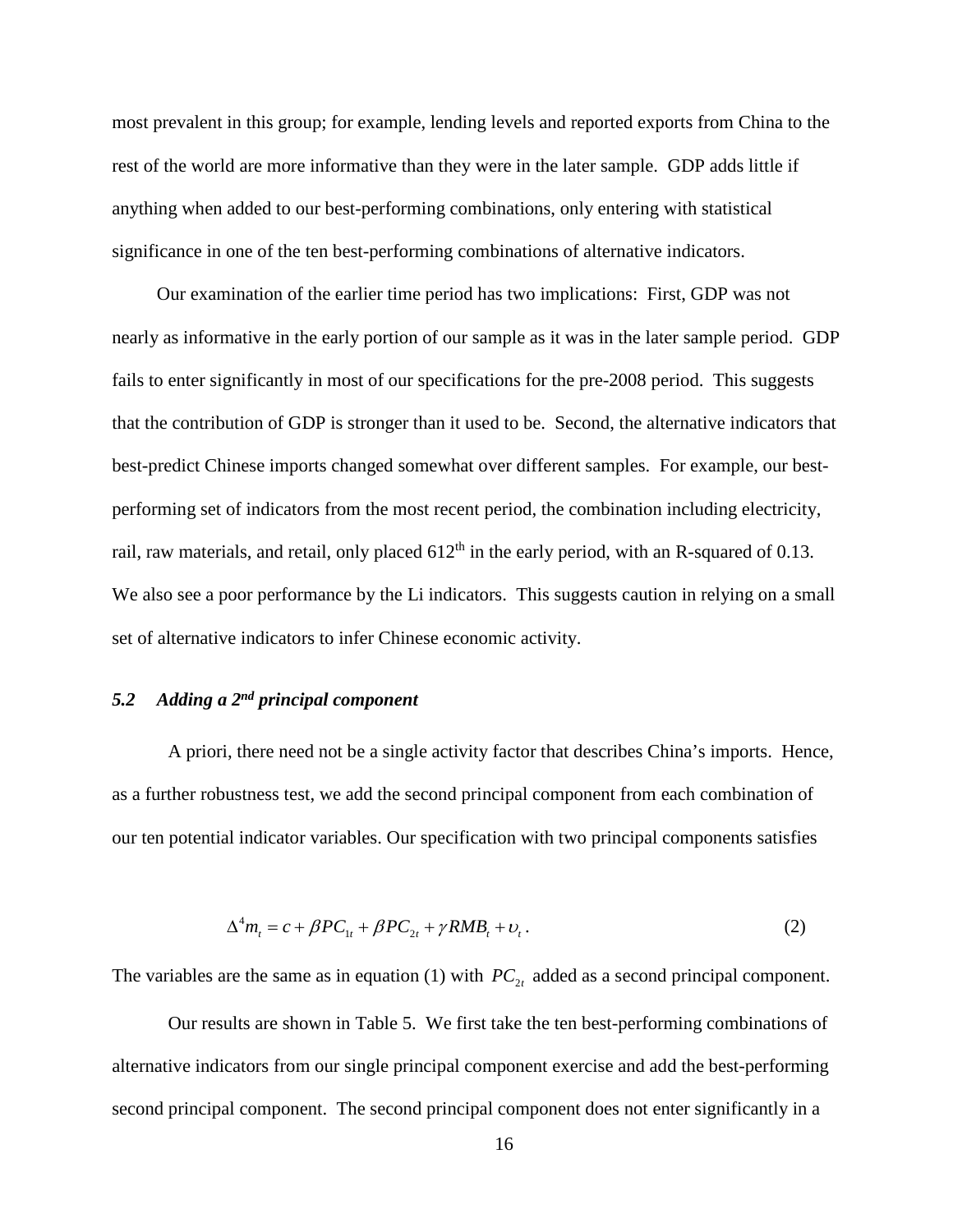majority of our specifications. Moreover, the best combinations that include a second principal component only modestly reduce RMSE or increase R-squared relative to the single principal component results in Table 2.

However, it is possible that there may be other combinations of principal components that outperform using the initial set of ten best combinations obtained from single principal component specifications. To check if this is the case, we repeated our investigation for all possible combinations of two principal components.

Our results in the bottom panel still provide little compelling evidence in favor of the inclusion of a second principal component. The second principal component now comes in significantly more often than not. However, adding a second principal component again subtracts little from RMSE and adds little to R-squared. In other words, we achieve comparable fit through a variety of combinations in single principal component specifications. In particular, our best-performing alternative indicator set with two principal components is the same as it was in Table 1—with the same core set of indicators and nearly identical RMSE and R-squareds. Overall, then, there is little gain from adding a second principal component to our specification and for parsimony reasons we continue to concentrate on single principal component results.

#### *5.3 Predicting official GDP*

There may be independent interest in predicting official reported GDP figures, even if combinations of alternative indicators are the better estimators of actual Chinese economic activity. Table 6 examines how well alternative indicators explain reported GDP over the period 2008:Q1-2014:Q4. We use the same format as our base specification results from Table 2.

The top of the table shows results for the individual indicators. The relative rankings at explaining GDP are fairly similar to those explaining Chinese imports. Rail, property, and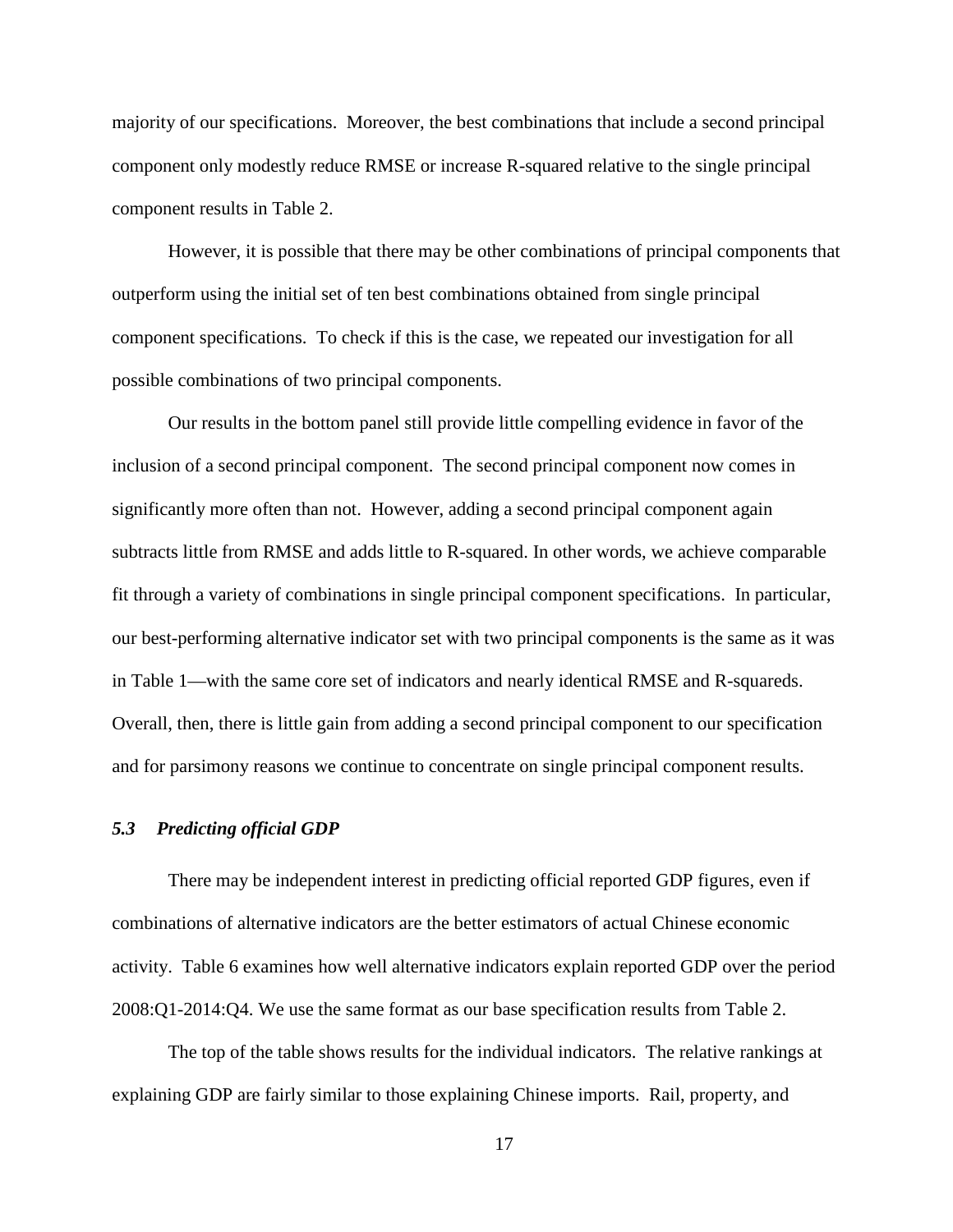electricity still do best, although there are some modest changes in relative positions. The top seven indicators also significantly (at 5% level) explain GDP; lending is significant at a 6% confidence level. The bottom two (consumer index and air passengers) are insignificant.

We also list the top ten indicator combinations in explaining Chinese GDP. All ten combinations are significant at a 1% confidence level; all have an RMSE lower than, and an Rsquared higher than, our top individual indicator rail freight. We do identify some surprising differences in the combinations that perform best in explaining GDP. Lending now plays a prominent role, entering in all of our ten top combinations. In contrast, the raw materials indicator is far less prevalent, only entering in four of our top ten specifications. Still, there are a lot of similarities, as electricity, rail freight, and retail sales all play prominent roles in fitting GDP data, as they did for our base import data specification.

#### *5.4 Overall in and out of sample performances*

Given the relatively stable performances of our alternative indicators in predicting imports, a question arises about how to use the indicators for prediction. We address this question by looking at which combinations of indicators work best out of sample. Given our relatively short sample available since the structural break we observe in 2008, we have a relatively small amount of data to use for parameter estimation prior to an out-of-sample period we can use for assessing predictive power.

We therefore choose our preferred indicators based on a combination of in and out-ofsample performances. The in-sample performances are estimated over longer samples. However, the in-sample rankings also favor less parsimonious specifications. We therefore also conduct out-of-sample exercises and choose our preferred indicator combination on the basis of a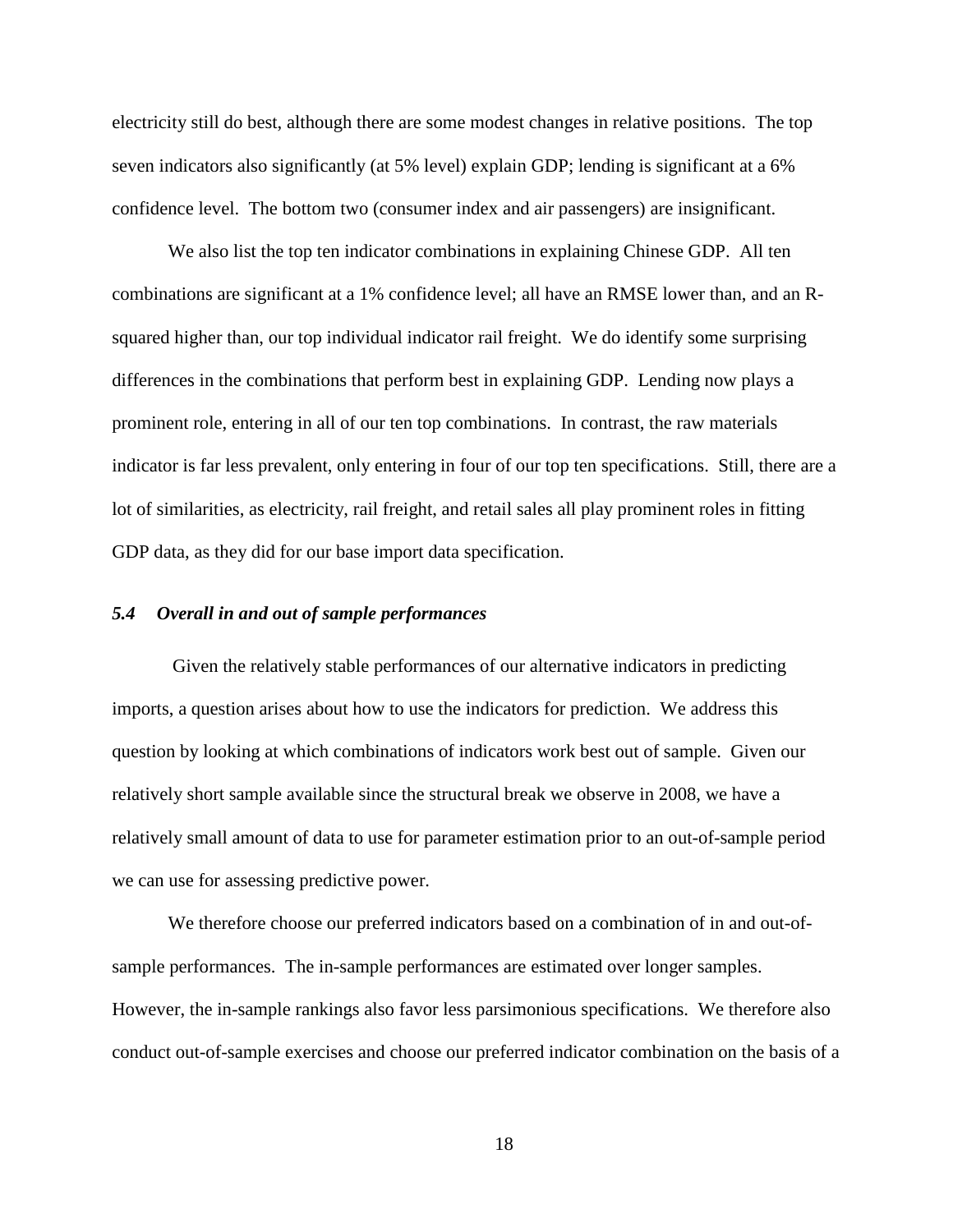combination of these performances. Our reported in-sample results use the sample 2008Q1- 2012Q4, while our out-of-sample results are from the period 2013Q1-2014Q4.

We first examine the relative performances of individual indicators. We take all possible combinations of alternative indicators with five or fewer indicators and average all combinations of RMSE's among combinations of alternative indicators in which the indicator in question enters.

Our results are shown in the first part of Table 7. The results are largely in concert with our rankings of combinations. We again see rail freight, electricity, and property scoring particularly well, both in and out of sample. Reassuringly, we see much consistency across insample and out-of-sample performances. However, two exceptions are retail and raw materials. The former does far better in sample, whereas the latter is far better out of sample.

The bottom portion of Table 7 reports the best-performing combinations of indicators with and without GDP.<sup>[10](#page-20-0)</sup> While there are some discrepancies between these and the bestperforming combinations chosen above based solely on in-sample fit (Table 3), we again see rail freight, electricity, raw materials and retail prominently represented. Our best-fitting combination in-sample contains electricity, rail, air passengers, raw materials, and retail.

This combination enters as the fourth best out-of-sample among combinations of alternative indicators with GDP added. Adding GDP to this combination results in a modest improvement in fit within sample, reducing the RMSE from 0.37 to 0.32, but results in a substantive deterioration in out-of-sample performance: Average RMSE out of sample rises from 0.40 to 0.60. Indeed, across the board, the out-of-sample performances get substantively

<span id="page-20-0"></span> <sup>10</sup> Real exchange rate changes are included, as always.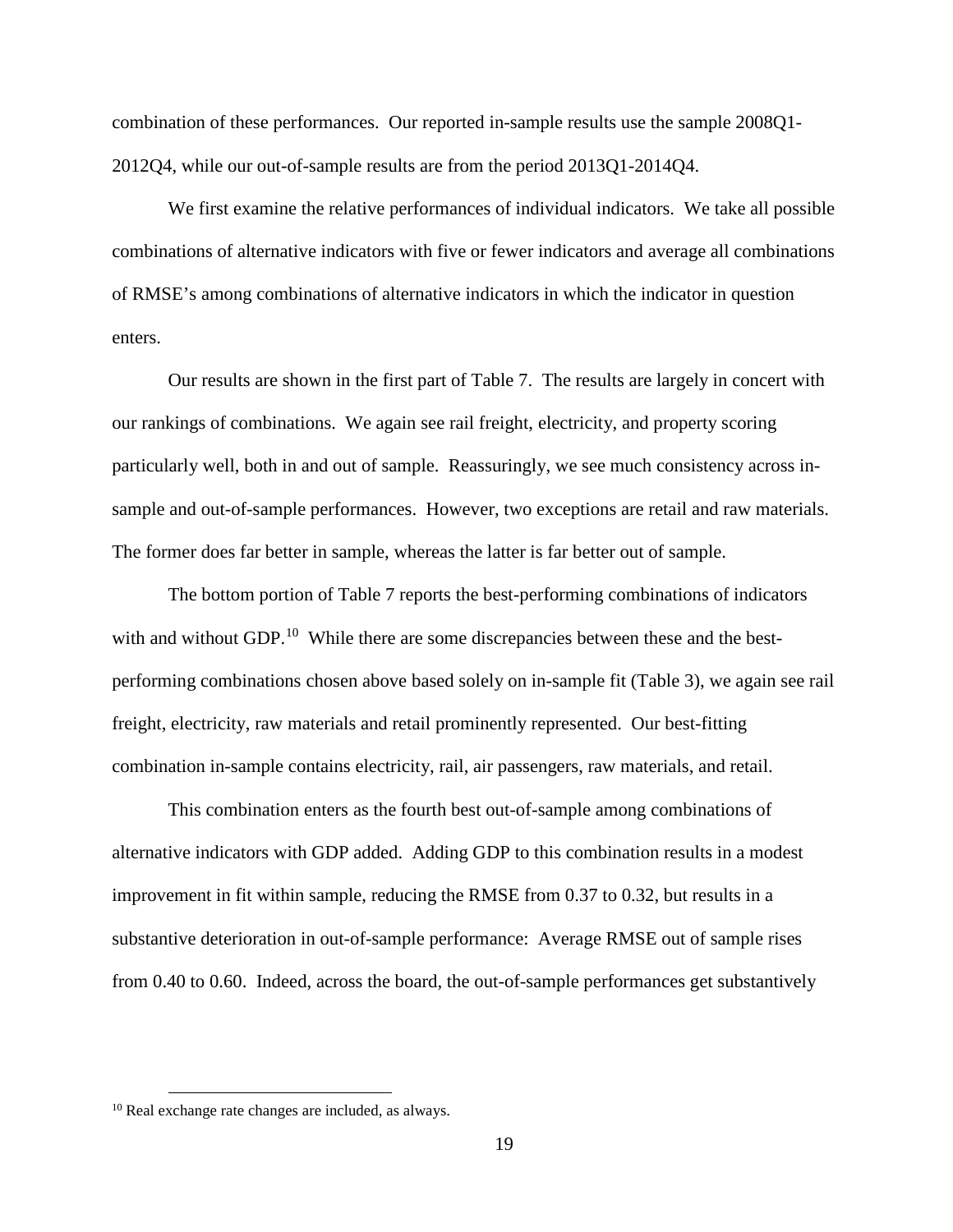worse with reported GDP. These results suggest that for forecasting, one should use the overall best-performing combination of alternative indicators without adding GDP.

#### **6. Conclusion**

In this paper, we find that since 2008, reported Chinese GDP figures have been notably more reliable than earlier in capturing fluctuations in economic activity. We also identify activity factors based on a small set of alternative (non-GDP) indicators. Both GDP and these activity factors appear to have independent information, although the performances of our verybest-performing combinations of indicators are not improved by the addition of reported GDP.

To reach these conclusions, our innovation is to use an independently verified indicator of economic activity in China: Imports as measured by trading partners. For an open economy like China, we expect imports to be closely related to economic activity, and trading-partnerreported exports should be an unbiased measure of China's imports, free from manipulation. We find that since 2008, reported GDP is significantly related to this measure of activity. However, one can still forecast best with a preferred set of the alternative indicators.

These results contrast with those we obtain for the period prior to 2008, when the performances of reported GDP was far inferior. Our results for this period support the widespread view—held by Chinese officials as well as others at that time—that there was little informational content in official Chinese GDP data. In short, our results suggest that official Chinese output data has improved and now contains information about Chinese economic activity. However, one still does best out-of-sample by using our preferred set of alternative indicators without GDP, as the inclusion of GDP deteriorates out-of-sample forecasting.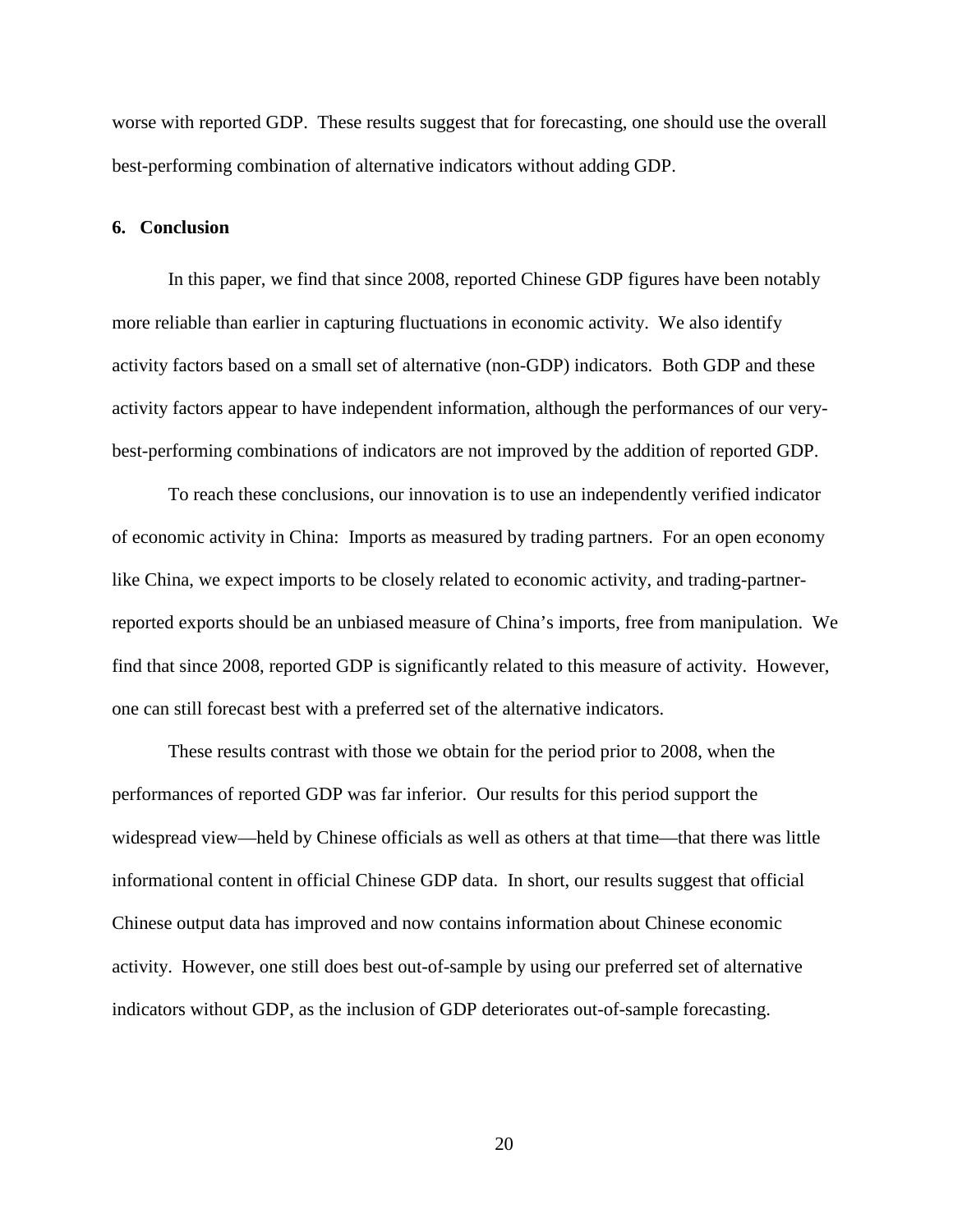Our best-fitting set of alternative indicators used an index constructed from electricity use, rail freight volume, raw materials consumed, and retail sales. We found that principal component constructed from these indicators provide a good measure of economic activity.

We conclude with several caveats. First, imports are an imperfect measure of activity and may underweight certain activities, notably services and other non-tradable sectors. Still, imports are very highly correlated with our preferred activity factor. And that factor includes both relatively narrow indicators (like exports and, possibly, raw materials) and broader ones (such as electricity and new floor space constructed). Moreover, even if imports or the activity factor are imperfect, here is no reason to think they are necessarily worse than GDP alone.

Second, even for the pre-2008 period—when GDP is a poor measure of economic activity in China—we cannot say for sure whether GDP was manipulated, or merely limited in its coverage. If manipulation was rampant, we would expect it to be more prevalent during periods of exceptionally high or low economic activity, as data might be changed to more closely meet trend output goals. There appears to be some evidence of that here during the global financial crisis, but we cannot say whether the level and variability in GDP are accurate.

Finally, as China's economy and statistical system continue to evolve, indicators that do well historically might do less well going forward. For example, that rail and property do better after 2008Q1 than during the 2000Q1-2007Q4 period could reflect either changes in the composition of activity, changes in the quality of activity, or could be chance. Nevertheless, it is reassuring that our core set of indicators performs well across our two sample periods.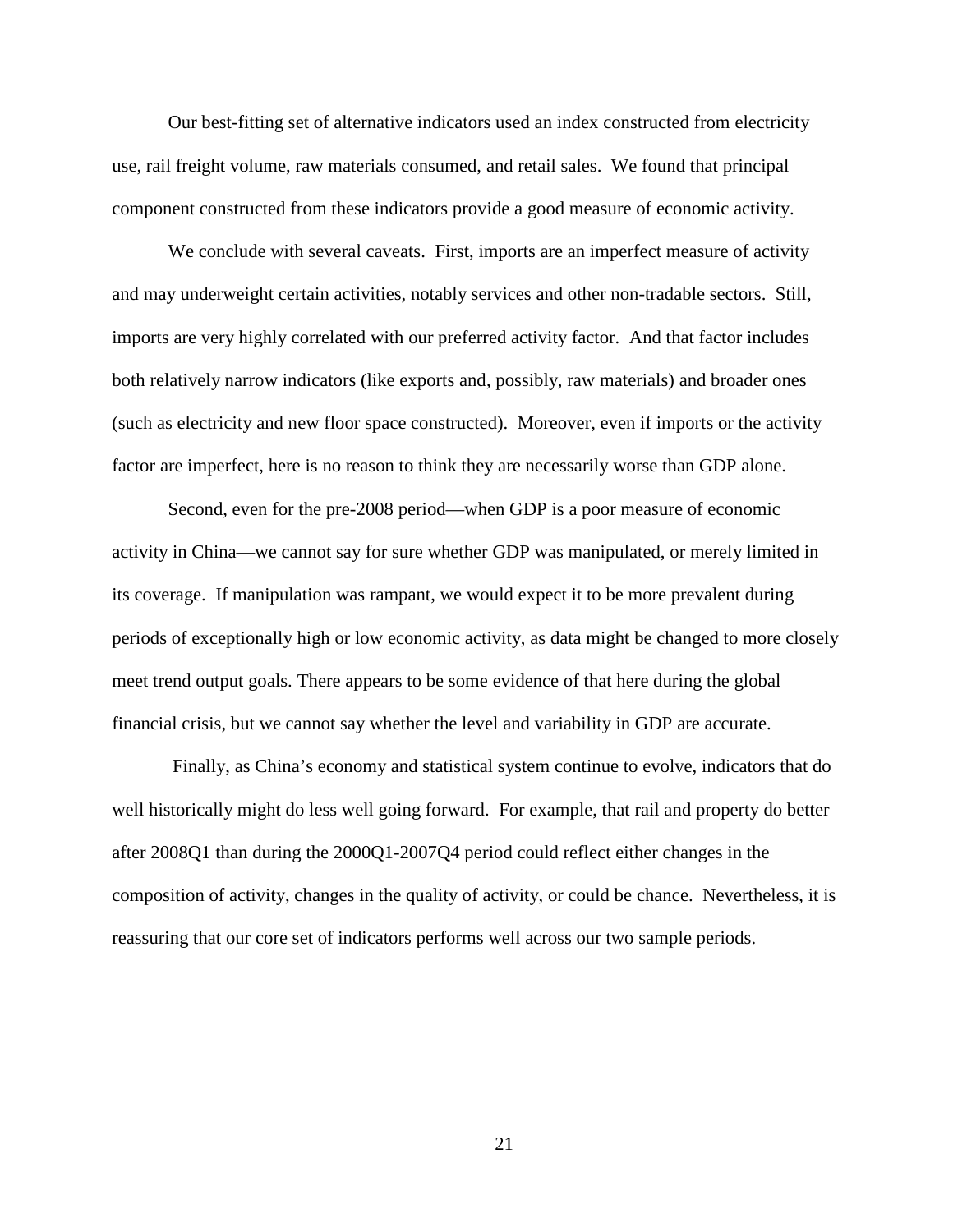### **References**

- Bai, J., Perron, P., (1998), "Estimating and testing linear models with multiple structural changes," Econometrica 66, 47–78.
- Bai, J., Perron, P., (2003), "Computation and analysis of multiple structural change models," Journal of Applied Econometrics 18, 1–22.
- Bradsher, Keith (2012). "China Data Mask Depth of Slowdown, Executives Say," New York Times, June 23. [http://www.nytimes.com/2012/06/23/business/global/chinese-data](http://www.nytimes.com/2012/06/23/business/global/chinese-data-said-to-be-manipulated-understating-its-slowdown.html?pagewanted=all)[said-to-be-manipulated-understating-its-slowdown.html?pagewanted=all](http://www.nytimes.com/2012/06/23/business/global/chinese-data-said-to-be-manipulated-understating-its-slowdown.html?pagewanted=all)
- Fernald, John, Israel Malkin, and Mark M. Spiegel, (2013), "On the Reliability of Chinese Output Figures," FRBSF Economic Letter, 2013-08, March 25.
- Fernald, John & Edison, Hali, and Loungani, Prakash, (1999), "Was China the first domino? Assessing links between China and other Asian economies," Journal of International Money and Finance, Elsevier, vol. 18(4), pages 515-535, August.
- Henderson, J. Vernon, Adam Storeygard, and David N. Weil, (2012), "Measuring Economic Growth from Outer Space," American Economic Review, 102(2), 994–1028.
- Holz, Carsten A. (2008). "China's 2004 Economic Census and 2006 Benchmark Revision of GDP Statistics: More Questions than Answers?" The China Quarterly, March.
- Holz, Carsten A. (2013). "Chinese Statistics: Output Data"
- Holz, Carsten A. (2003). "'Fast, Clear and Accurate:' How Reliable Are Chinese Output and Economic Growth Statistics?" The China Quarterly, no. 173 (March 2003): 122-63.
- Nakamura, Emi, Jon Steinsson, and Miao Liu, (2014), "Are Chinese Growth and Inflation Too Smooth?: Evidence from Engel Curves," mimeo, Columbia University, January.
- Noble, Josh (2015). "Doubts rise over China's official GDP growth rate." *Financial Times,*  September 16, 2015. [http://www.ft.com/intl/cms/s/0/723a8d8e-5c53-11e5-9846](http://www.ft.com/intl/cms/s/0/723a8d8e-5c53-11e5-9846-de406ccb37f2.html%23axzz3lvULIfcE) [de406ccb37f2.html#axzz3lvULIfcE](http://www.ft.com/intl/cms/s/0/723a8d8e-5c53-11e5-9846-de406ccb37f2.html%23axzz3lvULIfcE) (accessed September 21, 2015).
- Sharma, Ruchir (2013). "China's Illusory Growth Numbers." Wall Street Journal, October 31, 2013.
- Sinclair, Tara (2012). "Characteristics and Implications of Chinese Macroeconomic Data Revisions." Manuscript, George Washington University. http://www.gwu.edu/~iiep/assets/docs/papers/Sinclair\_IIEPWP2012-09.pdf

Wikileaks (2007). http://wikileaks.org/cable/2007/03/07BEIJING1760.html.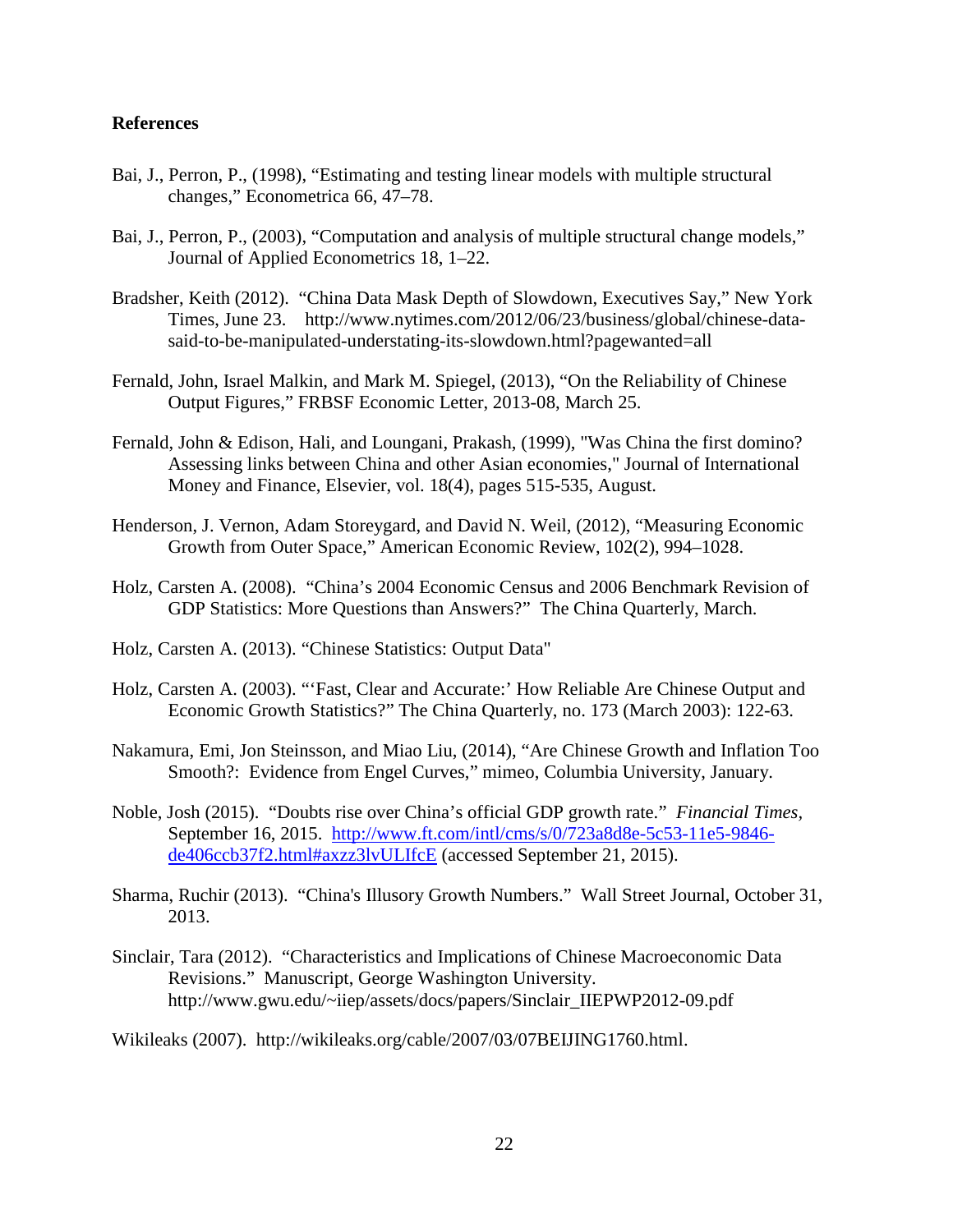# **7. Appendix:** Data sources

The chart below shows the raw data we used in the paper. All data were accessed in April 2015, mainly from CEIC Asia database.

| <b>Series</b>   | <b>Description</b>                | <b>Source</b>                                       |
|-----------------|-----------------------------------|-----------------------------------------------------|
| Electricity     | Electricity production,           | <b>National Bureau of Statistics</b>                |
|                 | <b>Billions of kilowatt hours</b> | (CEIC series 3662501)                               |
| Rail            | Railway freight traffic,          | China Railway Corporation, National Railway         |
|                 | millions of tons                  | Administration                                      |
|                 |                                   | (CEIC series 12915101)                              |
| Lending         | Bank loans, billions of           | The People's Bank of China                          |
|                 | <b>RMB</b>                        | (CEIC series 7029101)                               |
| Property        | Real estate investment            | National Bureau of Statistics                       |
|                 | (Residential bldgs.),             | (CEIC series 3948701)                               |
|                 | millions of RMB                   |                                                     |
| Air passengers  | Air passenger traffic,            | Civil Aviation Administration of China              |
|                 | millions of persons               | (CEIC series 12916401)                              |
| <b>Exports</b>  | Exports (FOB basis),              | General Administration of Customs                   |
|                 | millions of US dollars            | (CEIC series 5823501)                               |
| Consumer        | <b>Consumer Expectation</b>       | <b>National Bureau of Statistics</b>                |
| Index           | Index                             | (CEIC series 5198601)                               |
| Floor space     | Floor space started,              | <b>National Bureau of Statistics</b>                |
|                 | thousands of square meters        | (CEIC series 3963901)                               |
| Raw materials   | Index of raw materials            | The People's Bank of China                          |
|                 | supply, derived from a            | (CEIC series 8003501)                               |
|                 | survey of managers from           |                                                     |
|                 | 5000 companies.                   |                                                     |
|                 | Respondents are asked for         |                                                     |
|                 | views on adequacy of              |                                                     |
|                 | supplies of raw materials.        |                                                     |
| Retail          | Retail sales of consumer          | <b>National Bureau of Statistics</b>                |
|                 | goods, billions of RMB            | (CEIC series 5190001)                               |
|                 |                                   |                                                     |
| <b>GDP</b>      | Real GDP index, available         | National Bureau of Statistics (CEIC series 1692001) |
|                 | as 4-quarter growth rates         |                                                     |
|                 |                                   |                                                     |
| Exchange rates  |                                   | Bloomberg                                           |
| between Yen,    |                                   |                                                     |
| Euro, USD, and  |                                   |                                                     |
| <b>RMB</b>      |                                   |                                                     |
| Imports and     | Thousands of Yen                  | Ministry of Finance                                 |
| exports between |                                   | (http://www.customs.go.jp/toukei/info/index_e.htm)  |
| Japan and other |                                   |                                                     |
| countries       |                                   |                                                     |
| Imports and     | Euros                             | Eurostat ("EU27 trade since 1988 by CN8" database)  |
| exports between |                                   |                                                     |
| European Union  |                                   |                                                     |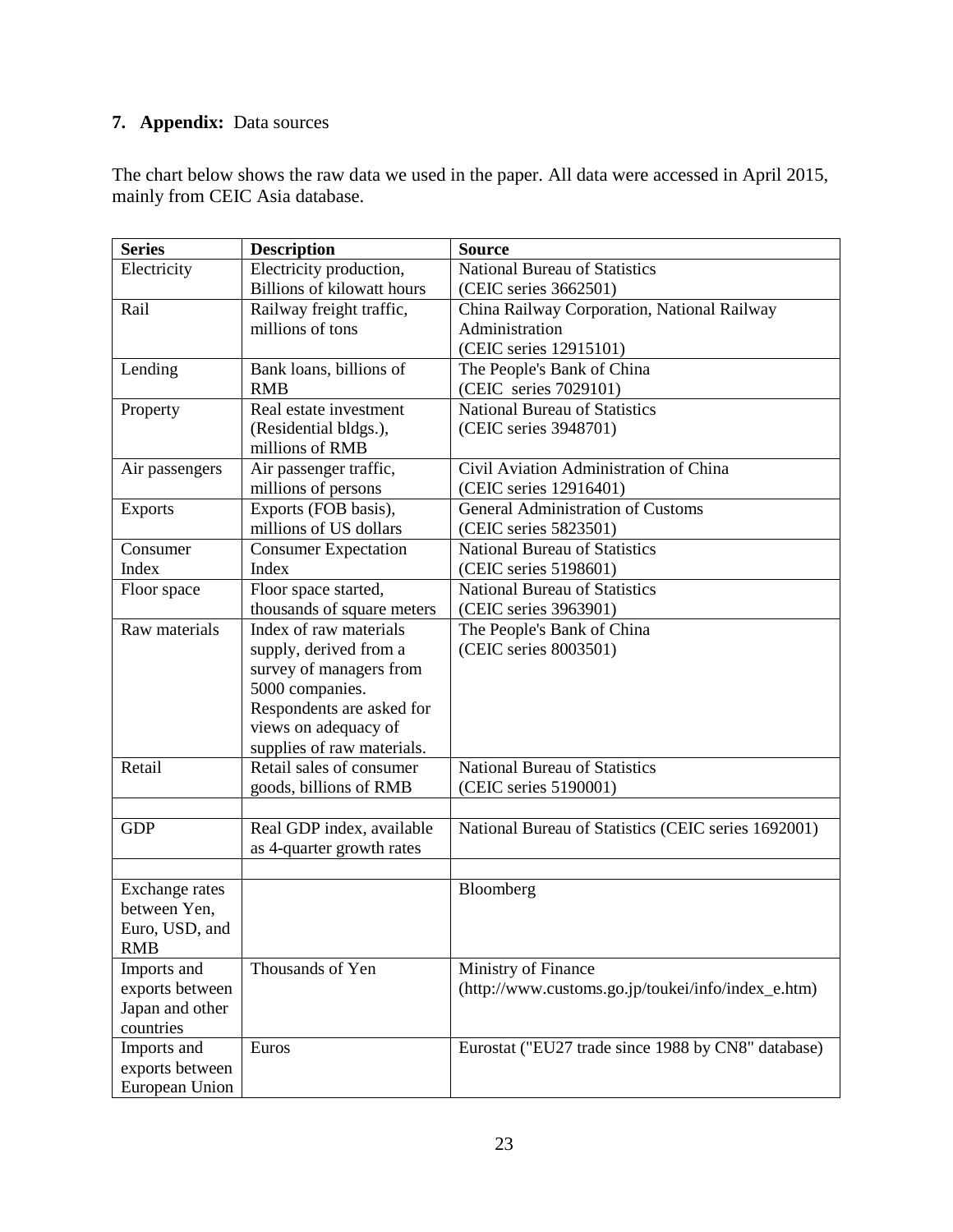| and other            |                                   |
|----------------------|-----------------------------------|
| countries            |                                   |
| Imports and          | Census Bureau via Haver Analytics |
| exports between      |                                   |
| <b>United States</b> |                                   |
| and other            |                                   |
| countries            |                                   |
|                      |                                   |

# **TRADE DATA (MONTHLY & QUARTERLY)**

Trade Flows (millions of USD)

US exp China: US exports to China US\_imp\_China: US imports from China US exp HK: US exports to Hong Kong US\_imp\_HK: US imports from Hong Kong US\_exp: Total US exports to China & Hong Kong US\_imp: Total US imports from China & Hong Kong EU\_exp\_China: EU exports to China EU\_imp\_China: EU imports from China EU\_exp\_HK: EUexports to Hong Kong EU\_imp\_HK: EU imports from Hong Kong EU\_exp: Total EU exports to China & Hong Kong EU\_imp: Total EU imports from China & Hong Kong Japan exp China: Japan exports to China Japan\_imp\_China: Japan imports from China Japan\_exp\_HK: Japan exports to Hong Kong Japan imp HK: Japan imports from Hong Kong Japan\_exp: Total Japan exports to China & Hong Kong Japan imp: Total Japan imports from China & Hong Kong Trio\_exp\_China: Trio exports to China Trio\_imp\_China: Trio imports from China Trio\_exp\_HK: Trio exports to Hong Kong Trio\_imp\_HK: Trio imports from Hong Kong Trio exp: Total Trio exports to China & Hong Kong Trio imp: Total Trio imports from China & Hong Kong

#### *Note: Trio = US + EU + Japan*

World\_exp\_China: World exports to China World\_imp\_China: World imports from China World\_exp\_HK: Worldexports to Hong Kong World\_imp\_HK: World imports from Hong Kong World exp: Total World exports to China & Hong Kong World imp: Total World imports from China & Hong Kong

#### *Sources:*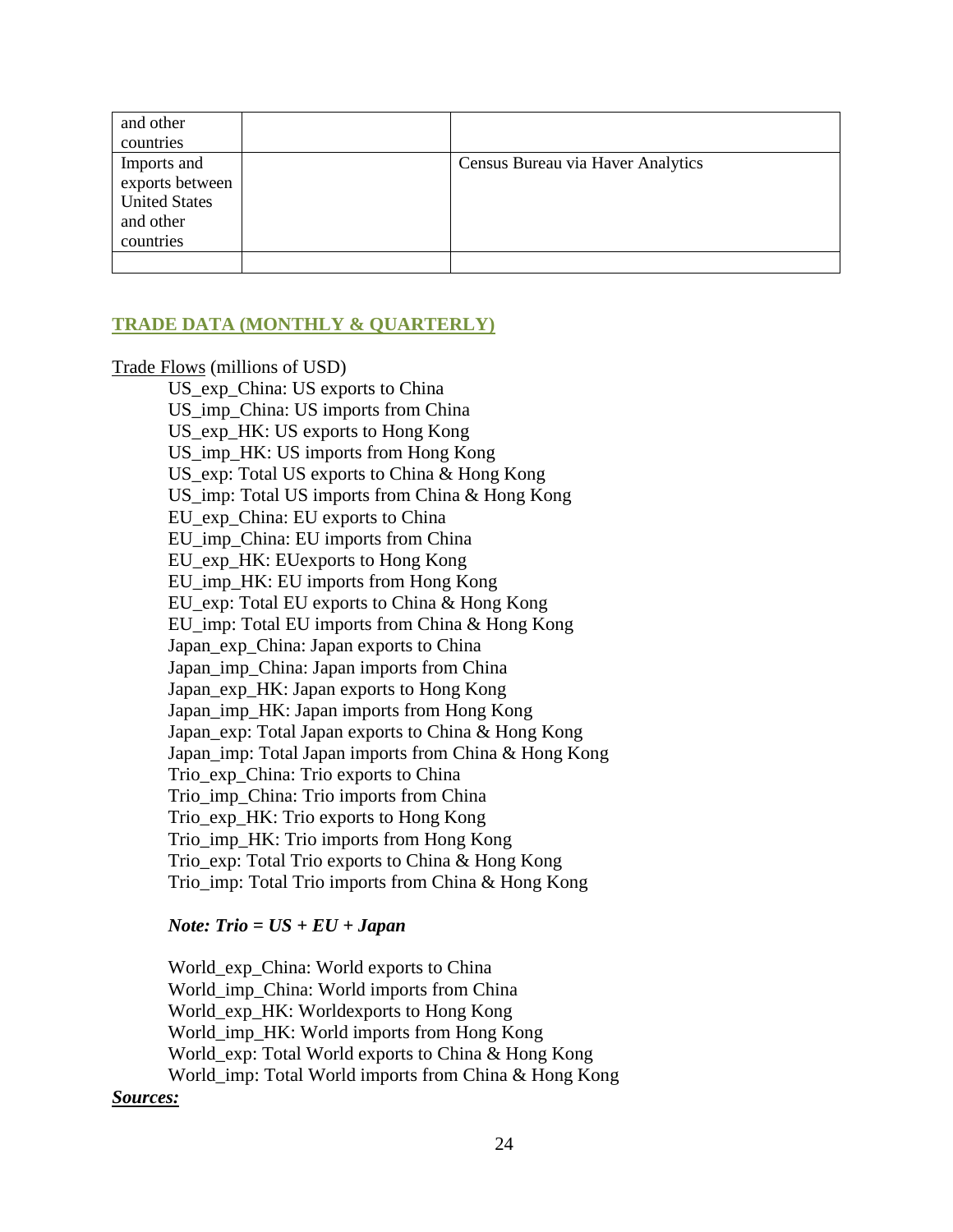US trade data: Census Bureau via Haver EU trade data: Eurostat ("EU27 trade since 1988 by CN8" database) Japan trade data: Ministry of Finance (http://www.customs.go.jp/toukei/info/index\_e.htm) World trade data: Direction of Trade Statistics (IMF CD's)

# PRICE INDEX FOR EXPORTS TO CHINA (MONTHLY & QUARTERLY)

We deflate trading-partner exports to China using a Chinese-specific deflator for U.S. exports. This deflator weights growth in overall U.S. agriculture and non-agriculture deflators by corresponding shares of U.S. exports to China and Hong Kong. Fernald, Malkiel, and Spiegel (2013) found that this "simple" deflator corresponds closely to a more sophisticated deflator for exports to China that uses detailed commodity-by-country data. (Those detailed data are available only after 2005:12.) The data sources are U.S. Census data on "Trade in Goods by NAICS-Commodity By Country," and "Export Price Indexes by NAICS." Data were accessed via Haver Analytics August 3, 2015.

\*\*\* The prefix "d12\_" represents the 12-month percent change in that series \*\*\* The prefix "d4\_" represents the 4-quarter percent change in that series

# ADJUSTMENTS MADE

Monthly proxy series converted to quarterly via summing over the quarter.

Missing observations around Chinese New Year:

- ElectricityConsumption missing January, filled in with half of February cumulative value
- Retail missing January and February,  $1<sup>st</sup>$  quarter percent change filled in with March-to-March 4-quarter change
- Rail shipments: Series has a break in level in January 2004. We adjusted the series by splicing. (Done in code d02\_input\_proxy\_data.do).
- Li: We use the adjusted rail data rather than the raw data.

# TRADE

Data on China and Hong Kong summed and used for Chinese import/export numbers All trade series converted to USD using bilateral exchange rate data (Bloomberg, "USDEUR Curncy" and "USDJPY Curncy" series). Thus:

- EU trade in millions  $USD = (EU \tq trade \t{in Euros})/(1000000*(Euro-USD \text{exchange})$ rate)
- Japanese trade in millions  $USD = (Japanese trade in thousands Yen)/(1000*Yen-$ USD exchange rate)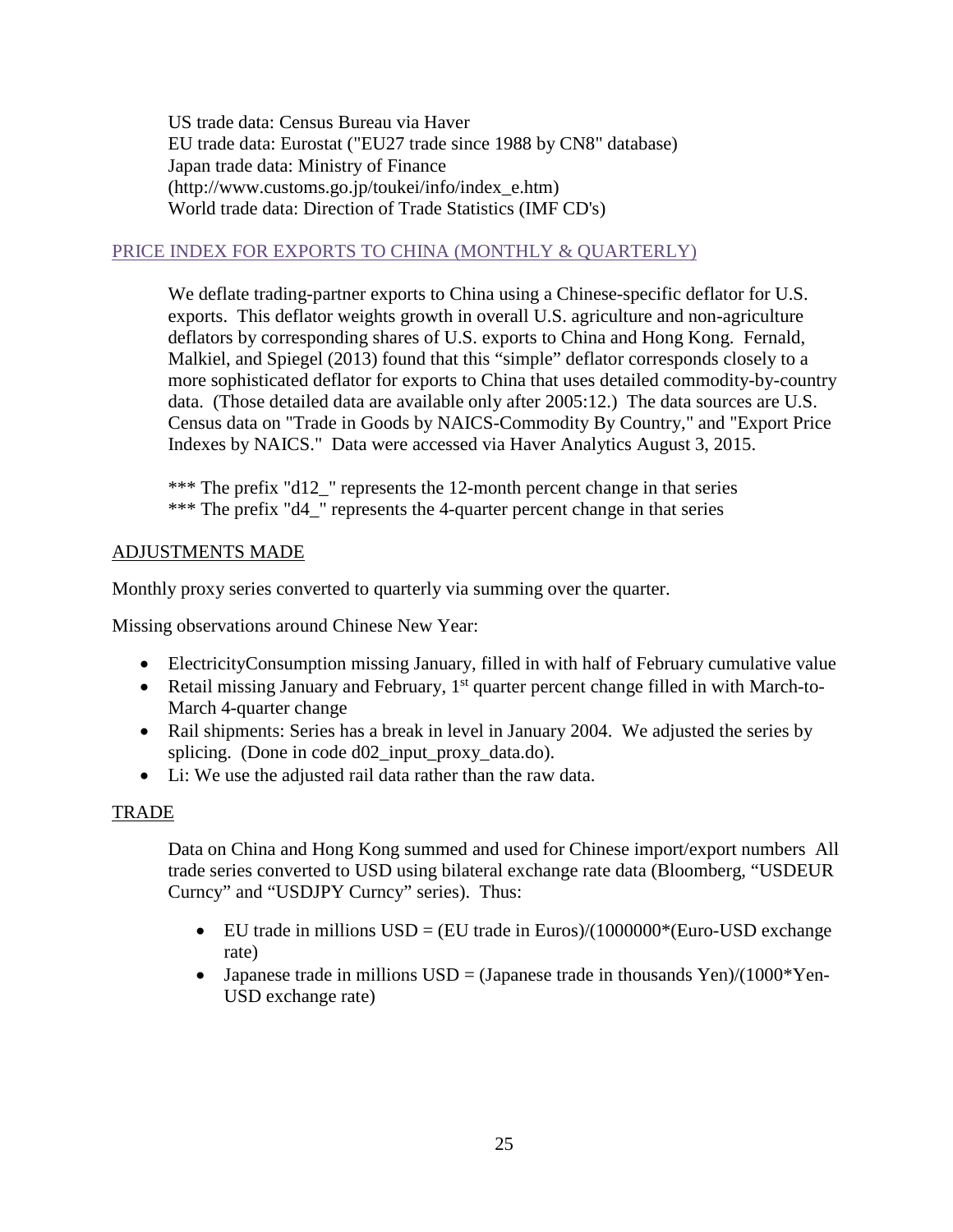#### **Appendix: Are imports a good measure of economic activity?**

Table A1**Error! Reference source not found.** shows that China's raw correlation between imports and GDP is relatively low at only 17 percent. In contrast, the United States – a more closed economy, but one with a more reliable statistical system – has a much higher  $R^2$  at 77 percent.

#### **Table A1**: **Relating Imports and Real GDP**

Table 1: Predicting RGDP growth with import growth

| country              |     |         |                          |       |        | rsquared GDP2000 GDP2012 exports2000 exports2012 imports2000 imports2012 |        |
|----------------------|-----|---------|--------------------------|-------|--------|--------------------------------------------------------------------------|--------|
| <b>United States</b> | .77 | 45956   | 50865.93 10.63           |       | 13.52  | 14.33                                                                    | 16.89  |
| Malaysia             | .68 | 15688   | 21897.32 119.81          |       | 87.14  | 100.6                                                                    | 75.28  |
| Singapore            | .56 |         | 51491.19 74609.19 189.18 |       | 195.08 | 176.89                                                                   | 172.65 |
| Thailand             | .51 | 8938.88 | 13736.22 66.78           |       | 74.98  | 58.14                                                                    | 73.85  |
| Korea, Rep.          | .47 |         | 20756.78 31901.07 35.01  |       | 56.34  | 32.94                                                                    | 53.55  |
| Philippines          | .38 | 4242.55 | 6004.78 51.37            |       | 30.8   | 53.36                                                                    | 33.99  |
| Indonesia            | .21 | 5551.96 | 8855.01                  | 40.98 | 24.29  | 30.46                                                                    | 25.86  |
| China                | .17 | 3609.32 | 10756.46 23.33           |       | 27.32  | 20.92                                                                    | 24.5   |
| India                | .14 | 2599.76 | 5050.11                  | 12.77 | 24     | 13.66                                                                    | 30.74  |
|                      |     |         |                          |       |        |                                                                          |        |

Source: World Bank and author's calculations. Note that

we use GDP per capita, PPP (constant 2011 international

\$). Imports and exports are reported as % GDP.

China is relatively low in both imports and exports as a share of GDP. Other countries at similar development and openness levels to China (e.g. Indonesia and India) exhibit roughly similar correlation figures. This raises the possibility that low levels of development, which are perhaps associated with output measurement errors rather than systematic data manipulation, may explain observed discrepancies for China.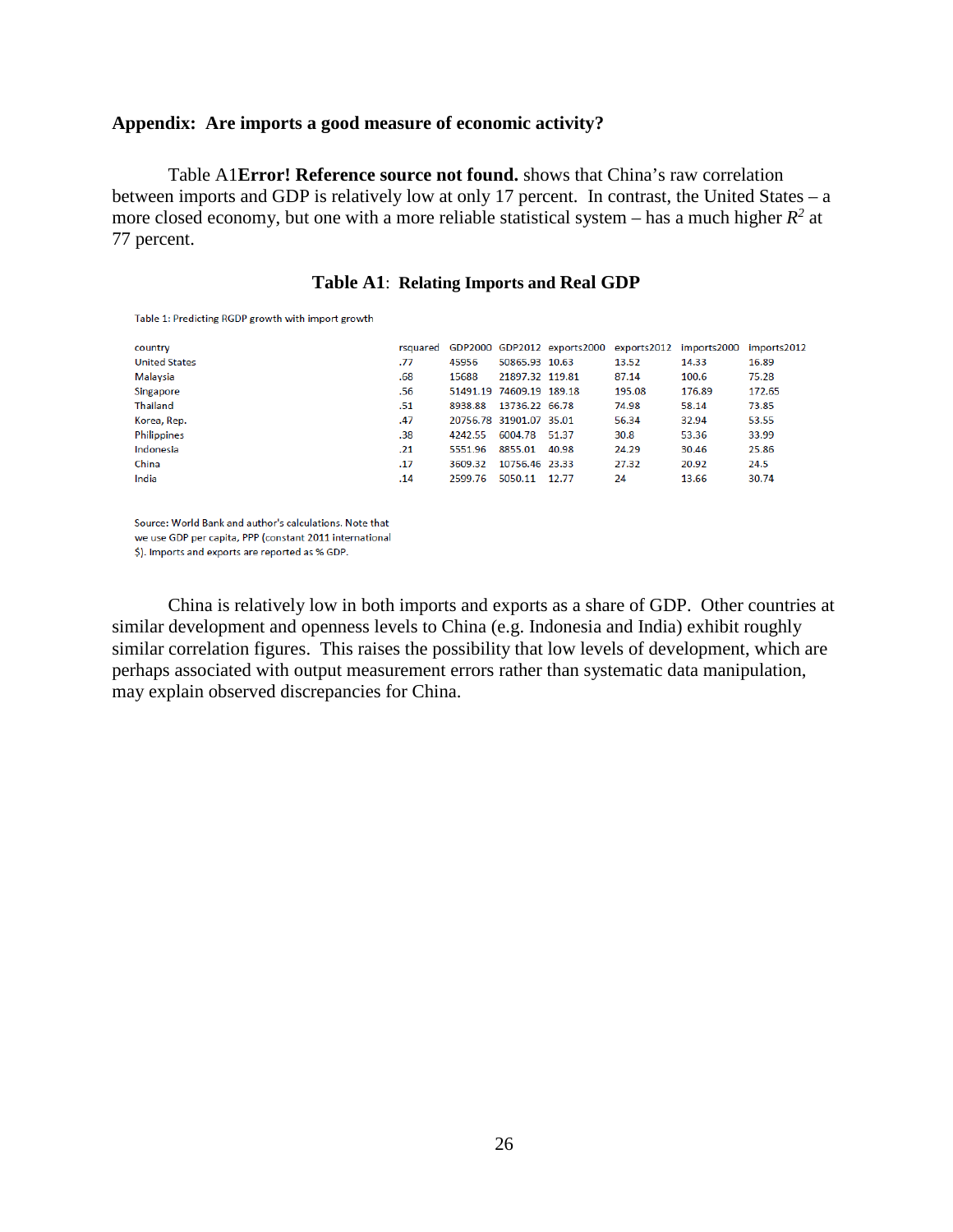|  | <b>Table 1: Structural break tests</b> |  |  |
|--|----------------------------------------|--|--|
|--|----------------------------------------|--|--|

|                                | <b>Breaks</b><br>(sequential) | <b>Break</b> dates<br>(sequential)   | <b>Breaks</b><br>(BIC) | <b>Break Dates</b><br>(BIC)          |
|--------------------------------|-------------------------------|--------------------------------------|------------------------|--------------------------------------|
| GDP on Li                      | $\overline{2}$                | 2005q4<br>2008q1                     | $\overline{4}$         | 2002q4<br>2005q4<br>2008q1<br>2011q4 |
| GDP on all components          | 3                             | 2005q3<br>2007q4<br>2010q1           | 3                      | 2005q3<br>2007q4<br>2010q1           |
| Trio exports on GDP            | $\overline{4}$                | 2003q2<br>2005q4<br>2008q1<br>2011q4 | $\overline{4}$         | 2003q2<br>2005q4<br>2008q1<br>2011q4 |
| Trio exports on Li             | $\overline{0}$                |                                      | $\overline{0}$         |                                      |
| Trio exports on all components | $\overline{0}$                |                                      | $\overline{0}$         |                                      |

Note: Results for Bai-Perron structural break tests, with identified number of breaks and corresponding quarters found to be statistically significant at a 5% confidence level. Sequential method searches for a break date, then searches for a second, taking the date of the first as given. BIC method "reoptimizes" by searching for one, and then searching for two (potentially with neither identical to the date chosen for a single break date), etc.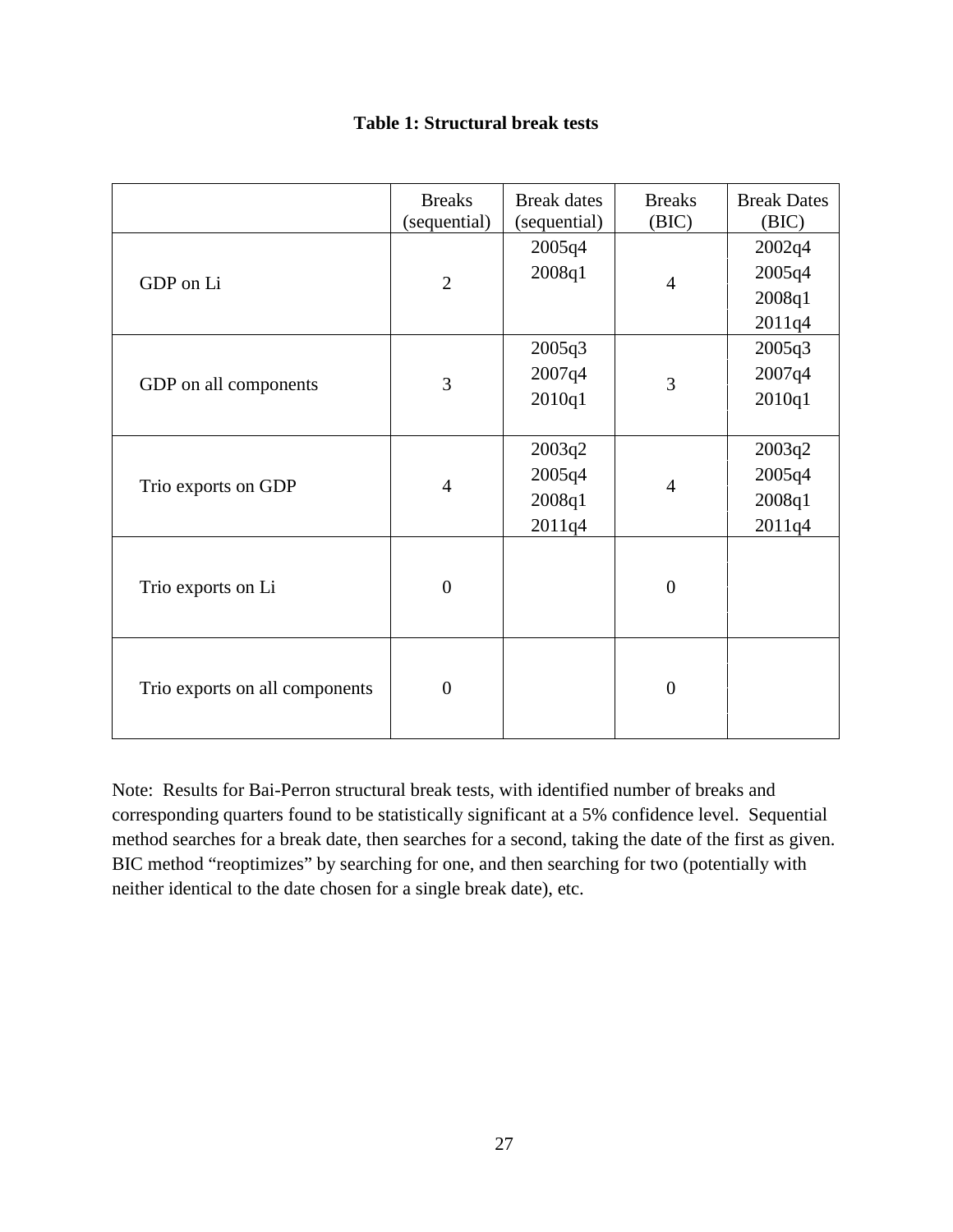| Individual variables                            | Significance | <b>RMSE</b> | R-sq. |
|-------------------------------------------------|--------------|-------------|-------|
| Retail                                          | 0.00         | 0.81        | 0.44  |
| <b>RawMat</b>                                   | 0.00         | 0.77        | 0.49  |
| FloorSp                                         | 0.00         | 0.74        | 0.54  |
| Consumer                                        | 0.01         | 0.91        | 0.29  |
| ChinaExp                                        | 0.00         | 0.81        | 0.44  |
| <b>AirPass</b>                                  | 0.66         | 1.07        | 0.02  |
| Property                                        | 0.00         | 0.70        | 0.58  |
| Lending                                         | 0.48         | 1.06        | 0.04  |
| Rail                                            | 0.00         | 0.54        | 0.75  |
| Electricity                                     | 0.00         | 0.62        | 0.68  |
| <b>GDP</b>                                      | 0.00         | 0.61        | 0.69  |
| Combinations                                    |              |             |       |
| Li                                              | 0.00         | 0.60        | 0.70  |
| All indicators                                  | 0.00         | 0.48        | 0.80  |
| Best 10 combinations                            |              |             |       |
| <b>Electricity Rail RawMat Retail</b>           | 0.00         | 0.38        | 0.88  |
| Electricity Rail AirPass RawMat Retail          | 0.00         | 0.38        | 0.88  |
| Electricity Rail Lending AirPass RawMat Retail  | 0.00         | 0.38        | 0.88  |
| <b>Electricity Rail Lending RawMat Retail</b>   | 0.00         | 0.40        | 0.86  |
| Electricity Rail Property AirPass RawMat Retail | 0.00         | 0.41        | 0.86  |
| <b>Electricity Rail Property RawMat Retail</b>  | 0.00         | 0.41        | 0.86  |
| Rail Property AirPass RawMat Retail             | 0.00         | 0.42        | 0.85  |
| Rail Property RawMat Retail                     | 0.00         | 0.42        | 0.85  |
| <b>Electricity RawMat Retail</b>                | 0.00         | 0.42        | 0.85  |
| Rail RawMat Retail                              | 0.00         | 0.42        | 0.85  |

**Table 2: Explaining imports with principal components, 2008Q1-2014Q4**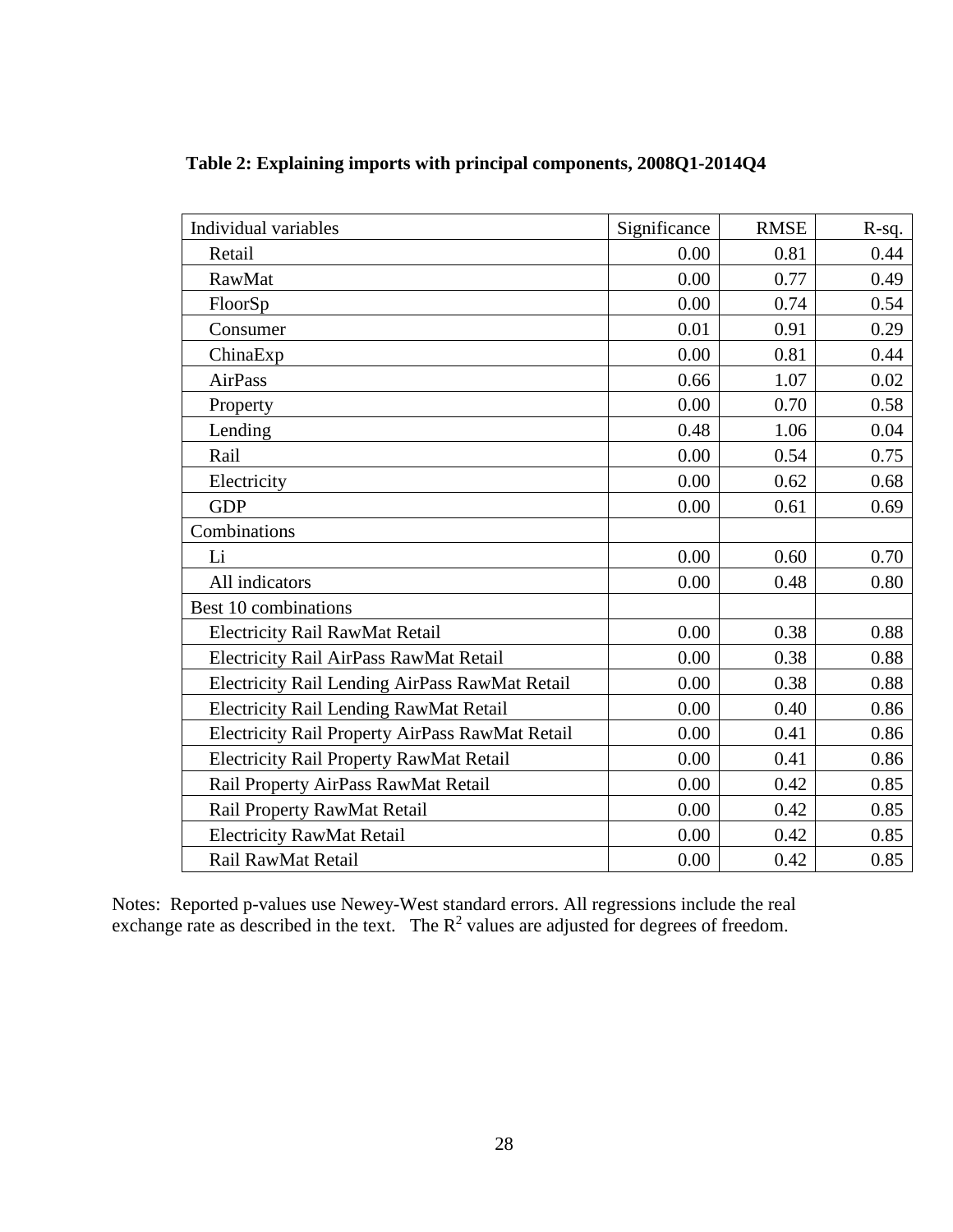| Individual variables                            | Tuple sig. | GDP sig. | <b>RMSE</b> | $R-sq.$ |
|-------------------------------------------------|------------|----------|-------------|---------|
| Retail                                          | 0.21       | 0.00     | 0.60        | 0.70    |
| RawMat                                          | 0.00       | 0.00     | 0.47        | 0.82    |
| FloorSp                                         | 0.16       | 0.00     | 0.60        | 0.70    |
| Consumer                                        | 0.04       | 0.00     | 0.53        | 0.77    |
| ChinaExp                                        | 0.00       | 0.00     | 0.50        | 0.79    |
| AirPass                                         | 0.05       | 0.00     | 0.57        | 0.74    |
| Property                                        | 0.08       | 0.00     | 0.58        | 0.72    |
| Lending                                         | 0.00       | 0.00     | 0.48        | 0.81    |
| Rail                                            | 0.00       | 0.05     | 0.51        | 0.79    |
| Electricity                                     | 0.06       | 0.07     | 0.56        | 0.74    |
| <b>GDP</b>                                      | 0.00       |          | 0.62        | 0.69    |
| Combinations                                    |            |          |             |         |
| Li                                              | 0.07       | 0.15     | 0.58        | 0.72    |
| All indicators                                  | 0.00       | 0.06     | 0.46        | 0.83    |
| Best 10 combinations                            |            |          |             |         |
| Electricity Rail AirPass RawMat Retail          | 0.00       | 0.45     | 0.38        | 0.88    |
| Electricity Rail RawMat Retail                  | 0.00       | 0.94     | 0.38        | 0.88    |
| Electricity Rail Lending AirPass RawMat Retail  | 0.00       | 0.83     | 0.39        | 0.88    |
| Rail RawMat                                     | 0.00       | 0.00     | 0.39        | 0.88    |
| <b>Electricity Rail Lending RawMat Retail</b>   | 0.00       | 0.64     | 0.40        | 0.87    |
| Rail Lending Property AirPass RawMat Retail     | 0.00       | 0.06     | 0.40        | 0.87    |
| <b>Electricity Lending RawMat Retail</b>        | 0.00       | 0.02     | 0.41        | 0.86    |
| Electricity Rail Lending ChinaExp RawMat Retail | 0.00       | 0.03     | 0.41        | 0.86    |
| Rail RawMat Retail                              | 0.00       | 0.17     | 0.41        | 0.86    |
| Electricity Rail ChinaExp RawMat Retail         | 0.00       | 0.06     | 0.41        | 0.86    |

**Table 3: Explaining imports with principal components and GDP, 2008-2013**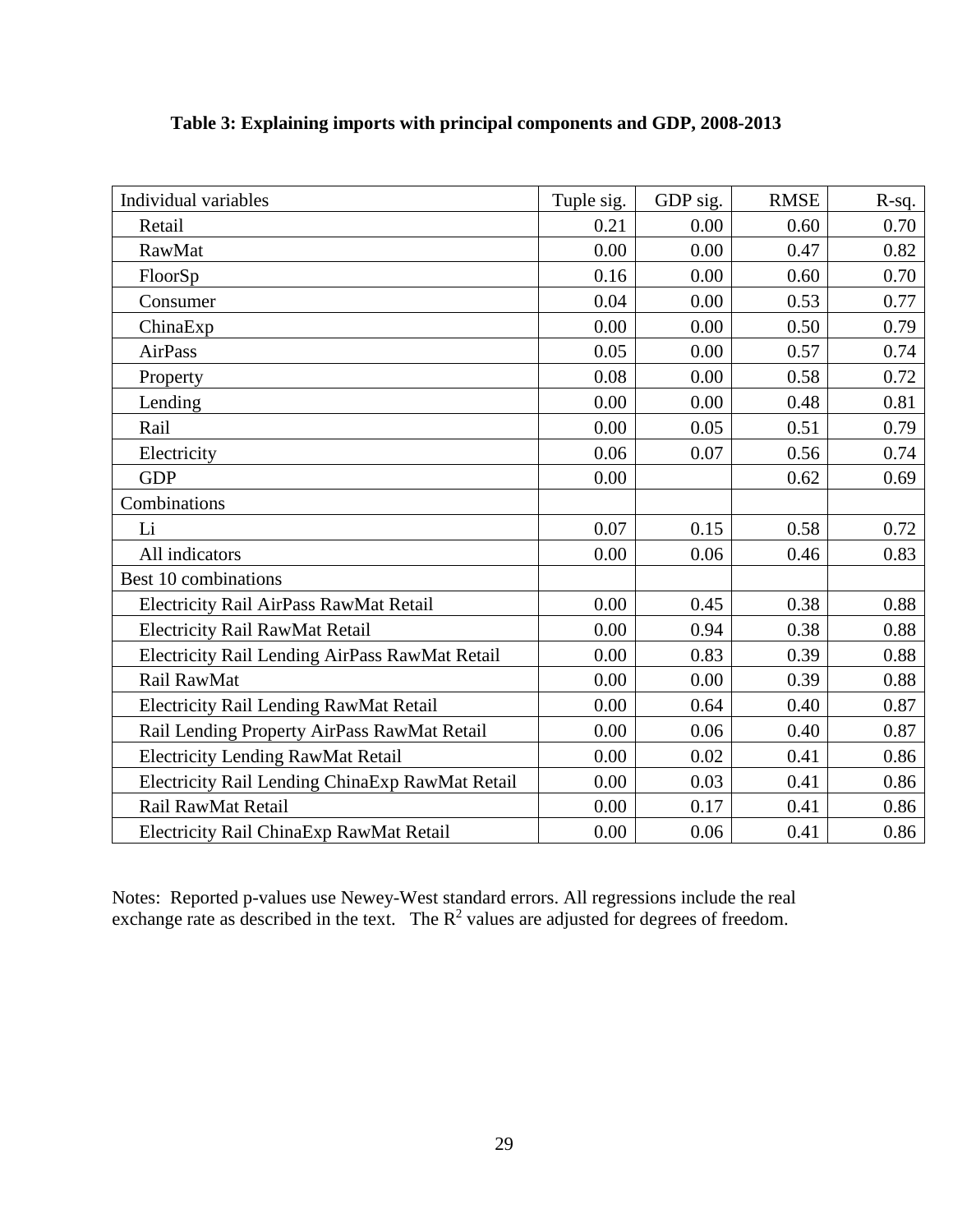| Individual variables                                 | Tuple sig. | GDP sig. | <b>RMSE</b> | $R-sq.$ |
|------------------------------------------------------|------------|----------|-------------|---------|
| Retail                                               | 0.15       | 0.04     | 0.71        | 0.21    |
| RawMat                                               | 0.00       | 0.46     | 0.61        | 0.42    |
| FloorSp                                              | 0.29       | 0.17     | 0.73        | 0.17    |
| Consumer                                             | 0.06       | 0.23     | 0.73        | 0.17    |
| ChinaExp                                             | 0.00       | 0.70     | 0.65        | 0.34    |
| <b>AirPass</b>                                       | 0.91       | 0.29     | 0.75        | 0.13    |
| Property                                             | 0.46       | 0.25     | 0.74        | 0.15    |
| Lending                                              | 0.10       | 0.54     | 0.67        | 0.31    |
| Rail                                                 | 0.00       | 0.05     | 0.56        | 0.51    |
| Electricity                                          | 0.04       | 0.74     | 0.68        | 0.29    |
| <b>GDP</b>                                           | 0.23       |          | 0.75        | 0.13    |
| Combinations                                         |            |          |             |         |
| Li                                                   | 0.64       | 0.37     | 0.75        | 0.13    |
| All indicators                                       | 0.80       | 0.27     | 0.75        | 0.13    |
| Best 10 combinations                                 |            |          |             |         |
| Electricity ChinaExp FloorSp RawMat                  | 0.00       | 0.57     | 0.52        | 0.58    |
| Electricity AirPass ChinaExp FloorSp RawMat          | 0.00       | 0.57     | 0.52        | 0.58    |
| Electricity Lending ChinaExp FloorSp RawMat          | 0.00       | 0.57     | 0.52        | 0.57    |
| ChinaExp FloorSp RawMat                              | 0.00       | 0.73     | 0.53        | 0.57    |
| ChinaExp FloorSp                                     | 0.00       | 0.48     | 0.54        | 0.54    |
| <b>Electricity FloorSp RawMat</b>                    | 0.00       | 0.81     | 0.55        | 0.54    |
| Rail                                                 | 0.00       | 0.05     | 0.56        | 0.51    |
| <b>Electricity ChinaExp FloorSp</b>                  | 0.00       | 0.55     | 0.57        | 0.50    |
| Electricity AirPass ChinaExp Consumer FloorSp RawMat | 0.00       | 0.51     | 0.57        | 0.49    |
| Electricity Lending ChinaExp FloorSp                 | 0.00       | 0.77     | 0.57        | 0.49    |

**Table 4: Explaining imports with principal components and GDP, 2000-2007**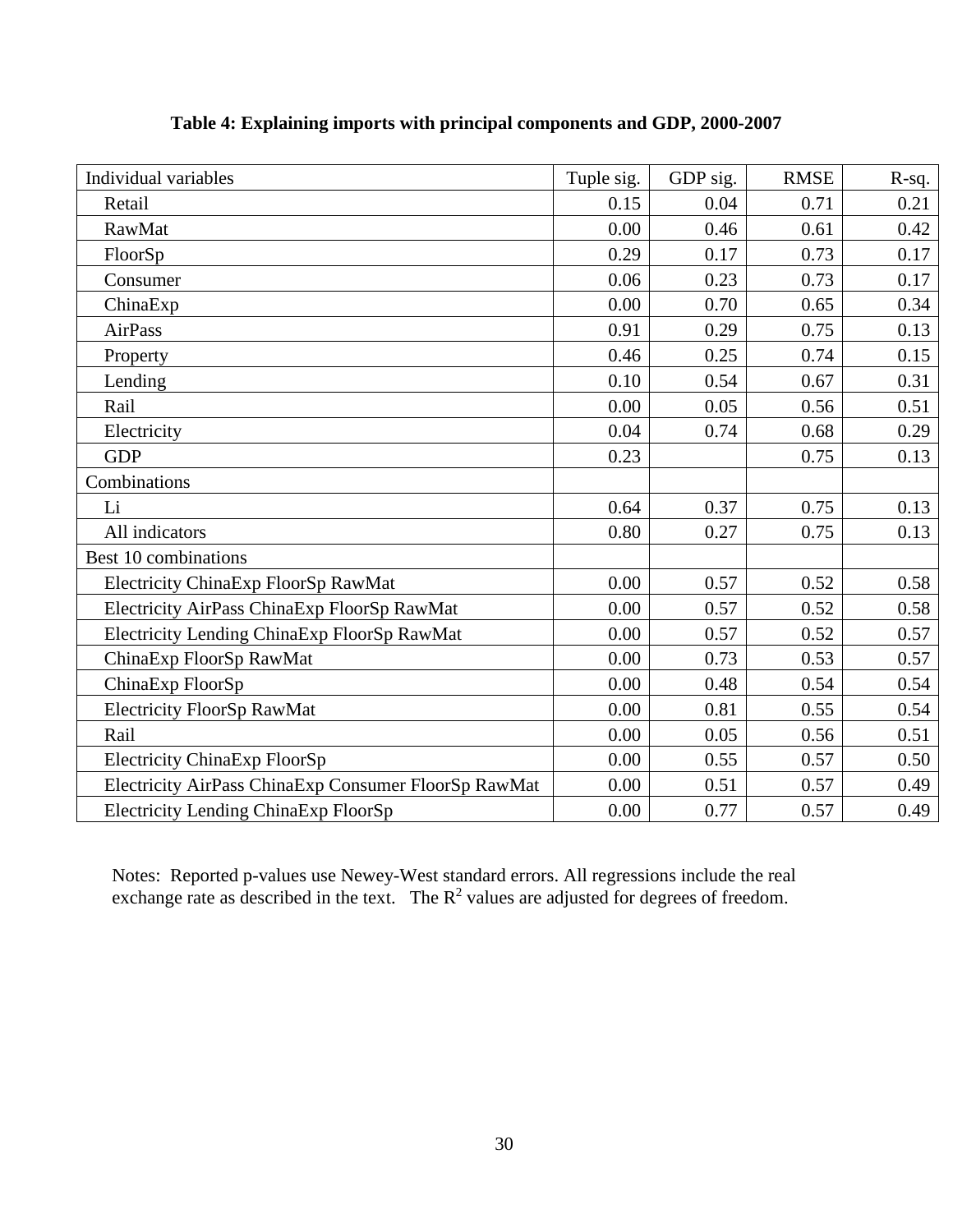| Individual variables                                    | PC1 sig. | PC2 sig. | <b>RMSE</b> | R-sq. |
|---------------------------------------------------------|----------|----------|-------------|-------|
| Combinations                                            |          |          |             |       |
| Li                                                      | 0.00     | 0.00     | 0.52        | 0.78  |
| All indicators                                          | 0.00     | 0.67     | 0.49        | 0.81  |
| Best 10 combinations                                    |          |          |             |       |
| Electricity Rail Lending RawMat Retail                  | 0.00     | 0.01     | 0.37        | 0.88  |
| <b>Electricity Rail RawMat Retail</b>                   | 0.00     | 0.17     | 0.38        | 0.88  |
| Electricity Rail AirPass RawMat Retail                  | 0.00     | 0.40     | 0.38        | 0.88  |
| Electricity Rail Lending AirPass RawMat Retail          | 0.00     | 0.55     | 0.39        | 0.88  |
| Electricity Rail FloorSp RawMat Retail                  | 0.00     | 0.00     | 0.40        | 0.87  |
| Electricity Rail Lending FloorSp RawMat Retail          | 0.00     | 0.00     | 0.40        | 0.87  |
| <b>Electricity Rail Property RawMat Retail</b>          | 0.00     | 0.07     | 0.40        | 0.87  |
| Electricity Rail Property AirPass RawMat Retail         | 0.00     | 0.02     | 0.40        | 0.87  |
| Electricity Rail Lending Property AirPass RawMat Retail | 0.00     | 0.00     | 0.41        | 0.86  |
| Electricity Rail Lending Property RawMat Retail         | 0.00     | 0.03     | 0.41        | 0.86  |
| Best 10 combinations (without pc2)                      |          |          |             |       |
| <b>Electricity Rail RawMat Retail</b>                   | 0.00     | 0.17     | 0.38        | 0.88  |
| Electricity Rail AirPass RawMat Retail                  | 0.00     | 0.40     | 0.38        | 0.88  |
| Electricity Rail Lending AirPass RawMat Retail          | 0.00     | 0.55     | 0.39        | 0.88  |
| Electricity Rail Lending RawMat Retail                  | 0.00     | 0.01     | 0.37        | 0.88  |
| Electricity Rail Property AirPass RawMat Retail         | 0.00     | 0.02     | 0.40        | 0.87  |
| <b>Electricity Rail Property RawMat Retail</b>          | 0.00     | 0.07     | 0.40        | 0.87  |
| Rail Property AirPass RawMat Retail                     | 0.00     | 0.50     | 0.42        | 0.85  |
| Rail Property RawMat Retail                             | 0.00     | 0.25     | 0.42        | 0.86  |
| <b>Electricity RawMat Retail</b>                        | 0.00     | 0.09     | 0.41        | 0.86  |
| Rail RawMat Retail                                      | 0.00     | 0.68     | 0.43        | 0.85  |

**Table 5: Explaining imports with 2 principal components and GDP, 2008-2014**

Notes: Reported p-values use Newey-West standard errors. All regressions include the real exchange rate as described in the text. The  $R^2$  values are adjusted for degrees of freedom. "Best 10 combinations" are the best 10 combinations in specifications that include second principal component while "Best 10 combinations (without pc2)" are the best 10 combinations that exclude the second principal component, i.e. the same 10 as those in our base specification.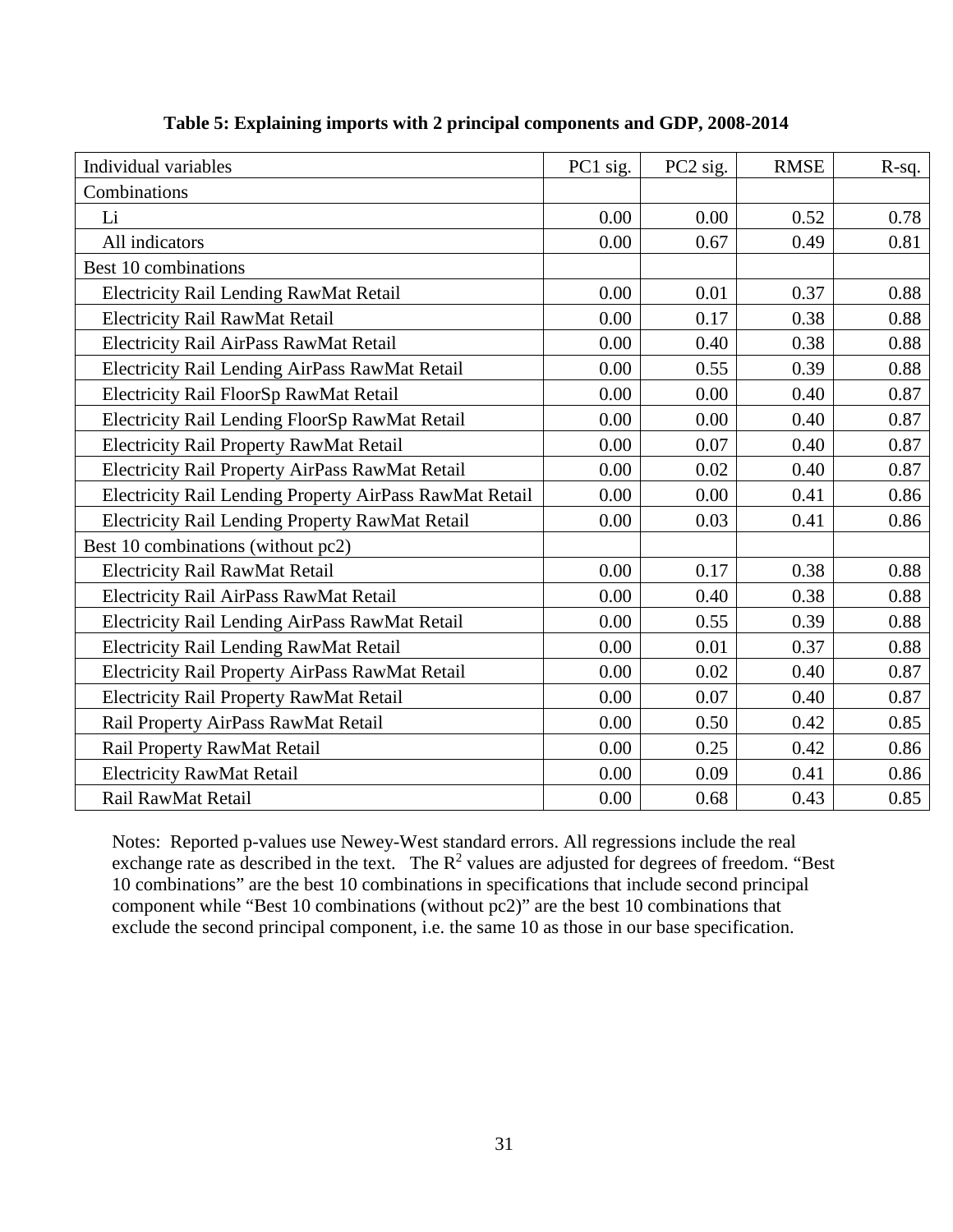| Individual variables                                     | Significance | <b>RMSE</b> | $R-sq.$ |
|----------------------------------------------------------|--------------|-------------|---------|
| Retail                                                   | 0.00         | 0.53        | 0.48    |
| RawMat                                                   | 0.01         | 0.64        | 0.25    |
| FloorSp                                                  | 0.00         | 0.49        | 0.56    |
| Consumer                                                 | 0.15         | 0.71        | 0.06    |
| ChinaExp                                                 | 0.02         | 0.64        | 0.23    |
| AirPass                                                  | 0.66         | 0.73        | 0.02    |
| Property                                                 | 0.00         | 0.44        | 0.64    |
| Lending                                                  | 0.06         | 0.66        | 0.20    |
| Rail                                                     | 0.00         | 0.40        | 0.71    |
| Electricity                                              | 0.00         | 0.44        | 0.63    |
| <b>GDP</b>                                               | 0.00         | 0.00        | 1.00    |
| Combinations                                             |              |             |         |
| Li                                                       | 0.00         | 0.34        | 0.78    |
| All indicators                                           | 0.00         | 0.40        | 0.70    |
| Best 10 combinations                                     |              |             |         |
| <b>Electricity Lending Property Retail</b>               | 0.00         | 0.25        | 0.88    |
| <b>Electricity Rail Lending Property Retail</b>          | 0.00         | 0.26        | 0.87    |
| <b>Electricity Rail Lending Retail</b>                   | 0.00         | 0.27        | 0.87    |
| Electricity Rail Lending Property AirPass Retail         | 0.00         | 0.27        | 0.87    |
| Electricity Lending FloorSp RawMat Retail                | 0.00         | 0.28        | 0.85    |
| Rail Lending Property AirPass Retail                     | 0.00         | 0.29        | 0.85    |
| Electricity Rail Lending Property AirPass FloorSp RawMat |              |             |         |
| Retail                                                   | 0.00         | 0.29        | 0.85    |
| Electricity Rail Lending FloorSp RawMat Retail           | 0.00         | 0.29        | 0.85    |
| Rail Lending Property AirPass FloorSp RawMat Retail      | 0.00         | 0.29        | 0.85    |
| <b>Electricity Lending Retail</b>                        | 0.00         | 0.29        | 0.84    |

# **Table 6: Predicting GDP from principal components 2008Q1-2014Q4**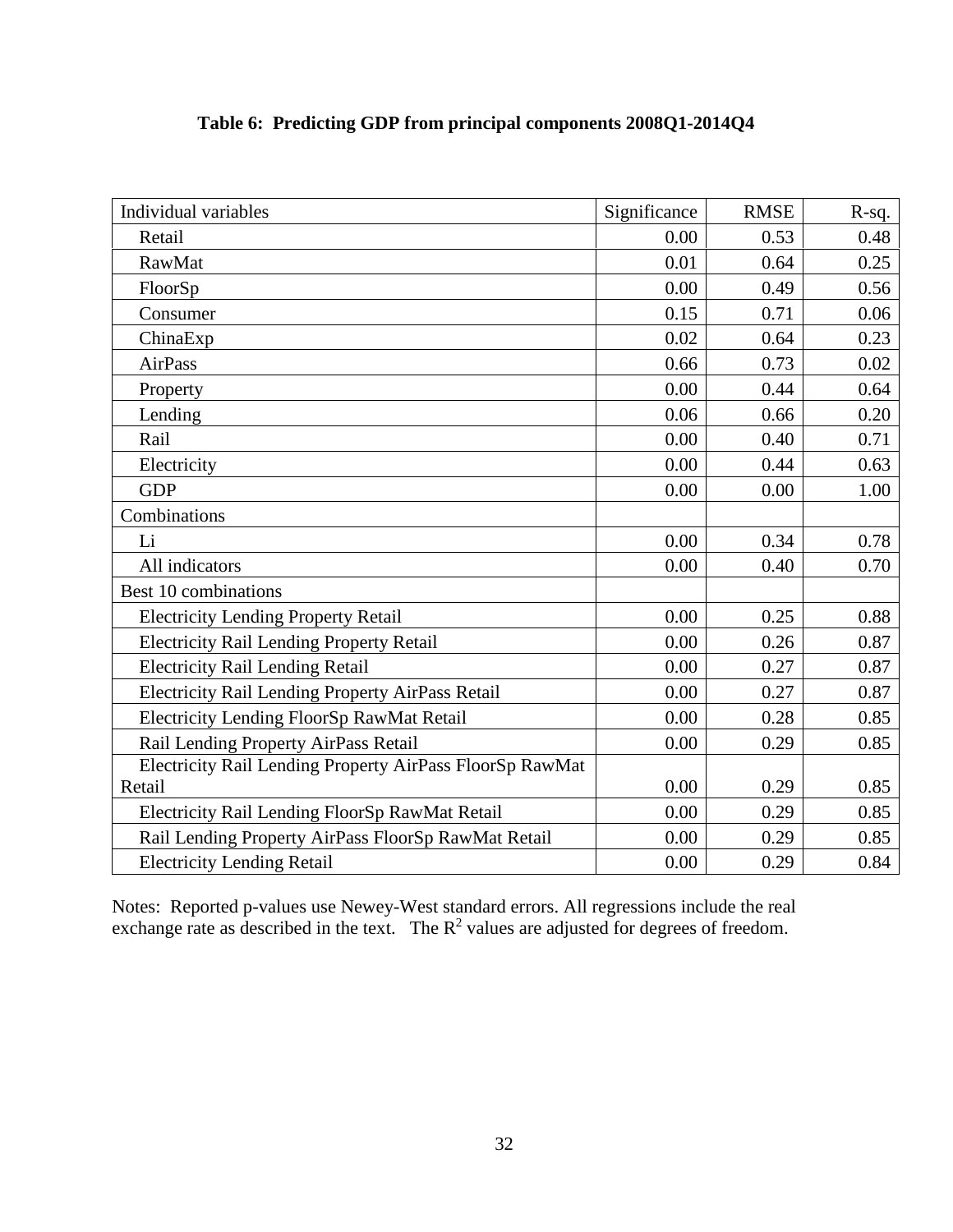|                           | Avg.        |             |      |
|---------------------------|-------------|-------------|------|
|                           | IS          | Avg. OS     |      |
| 7a. Individual Indicators | <b>RMSE</b> | <b>RMSE</b> | Avg. |
| Electricity               | 0.55        | 0.72        | 0.63 |
| FloorSp                   | 0.56        | 0.80        | 0.68 |
| Rail                      | 0.51        | 0.76        | 0.64 |
| Property                  | 0.54        | 0.76        | 0.65 |
| Retail                    | 0.54        | 0.80        | 0.67 |
| RawMat                    | 0.60        | 0.77        | 0.69 |
| AirPass                   | 0.64        | 0.86        | 0.75 |
| Lending                   | 0.65        | 0.88        | 0.77 |
| Consumer                  | 0.61        | 0.77        | 0.69 |
| ChinaExp                  | 0.58        | 0.78        | 0.68 |

Table 7: Overall individual and combination indicator performances

Notes: For each combination of alternative indicators (with five or fewer indicators), we calculate the in-sample and out-of-sample RMSE from a regressing real imports on the first principal component of that indicator (and the real exchange rate). For each indicator shown, we average the RMSEs in sample (IS) and out of sample (OS) for all combinations including that indicator. See text for more details.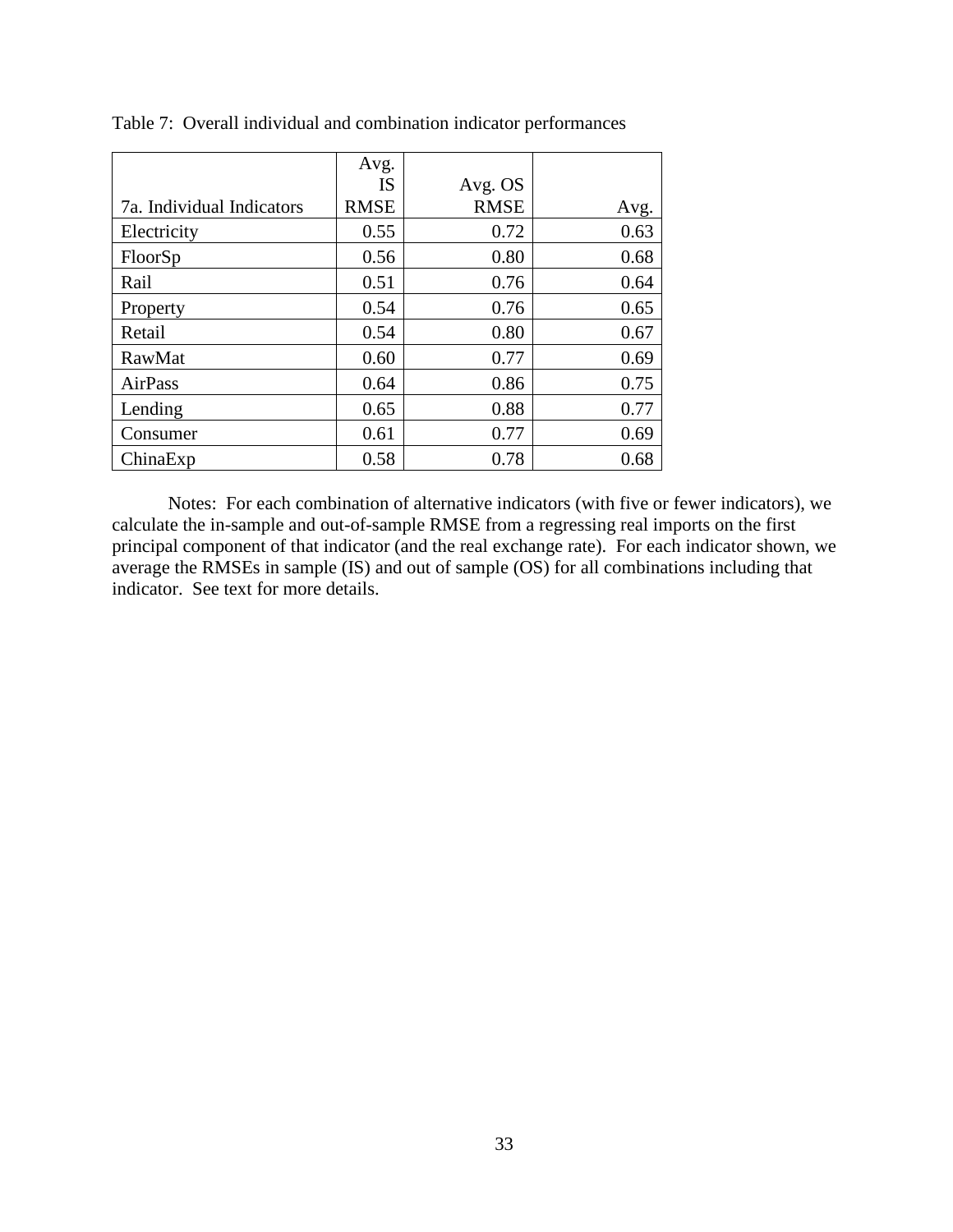|                                                 |                |                | Avg.        |
|-------------------------------------------------|----------------|----------------|-------------|
| Indicator Combinations Without GDP              | <b>IS RMSE</b> | <b>OS RMSE</b> | <b>RMSE</b> |
| Electricity Rail AirPass RawMat Retail          | 0.38           | 0.43           | 0.40        |
| Electricity Rail Lending AirPass RawMat Retail  | 0.36           | 0.49           | 0.43        |
| <b>Electricity Rail RawMat Retail</b>           | 0.36           | 0.50           | 0.43        |
| <b>Electricity Rail AirPass RawMat</b>          | 0.50           | 0.37           | 0.43        |
| <b>Electricity Rail RawMat</b>                  | 0.49           | 0.38           | 0.43        |
| <b>Electricity RawMat Retail</b>                | 0.42           | 0.46           | 0.44        |
| Rail RawMat                                     | 0.46           | 0.44           | 0.45        |
| Electricity Rail Lending Consumer RawMat Retail | 0.46           | 0.46           | 0.46        |
| <b>Electricity Rail Consumer RawMat Retail</b>  | 0.46           | 0.46           | 0.46        |
| Electricity Rail China Exp RawMat Retail        | 0.41           | 0.51           | 0.46        |
|                                                 |                |                |             |

|                                                |                |                | Avg.        |
|------------------------------------------------|----------------|----------------|-------------|
| <b>Indicator Combinations With GDP</b>         | <b>IS RMSE</b> | <b>OS RMSE</b> | <b>RMSE</b> |
| Rail RawMat                                    | 0.36           | 0.61           | 0.49        |
| Rail Lending RawMat                            | 0.36           | 0.64           | 0.50        |
| Electricity Rail AirPass RawMat Retail         | 0.34           | 0.69           | 0.51        |
| <b>Electricity Lending RawMat Retail</b>       | 0.34           | 0.70           | 0.52        |
| <b>Electricity Rail RawMat Retail</b>          | 0.34           | 0.71           | 0.52        |
| Electricity Rail Lending AirPass RawMat Retail | 0.34           | 0.71           | 0.53        |
| Rail Property AirPass RawMat                   | 0.38           | 0.69           | 0.53        |
| <b>Electricity RawMat Retail</b>               | 0.35           | 0.72           | 0.54        |
| Electricity Rail Lending ChinaExp RawMat       | 0.37           | 0.70           | 0.54        |
| <b>Electricity Lending RawMat</b>              | 0.40           | 0.68           | 0.54        |

Note: Rankings of performances of individual and combinations of indicators in and out of sample. RMSE's are averages of all possible combinations with indicator included. In and out of sample rankings are based on these RMSE', with "overall" performance based on average of in and out of sample RMSE averages.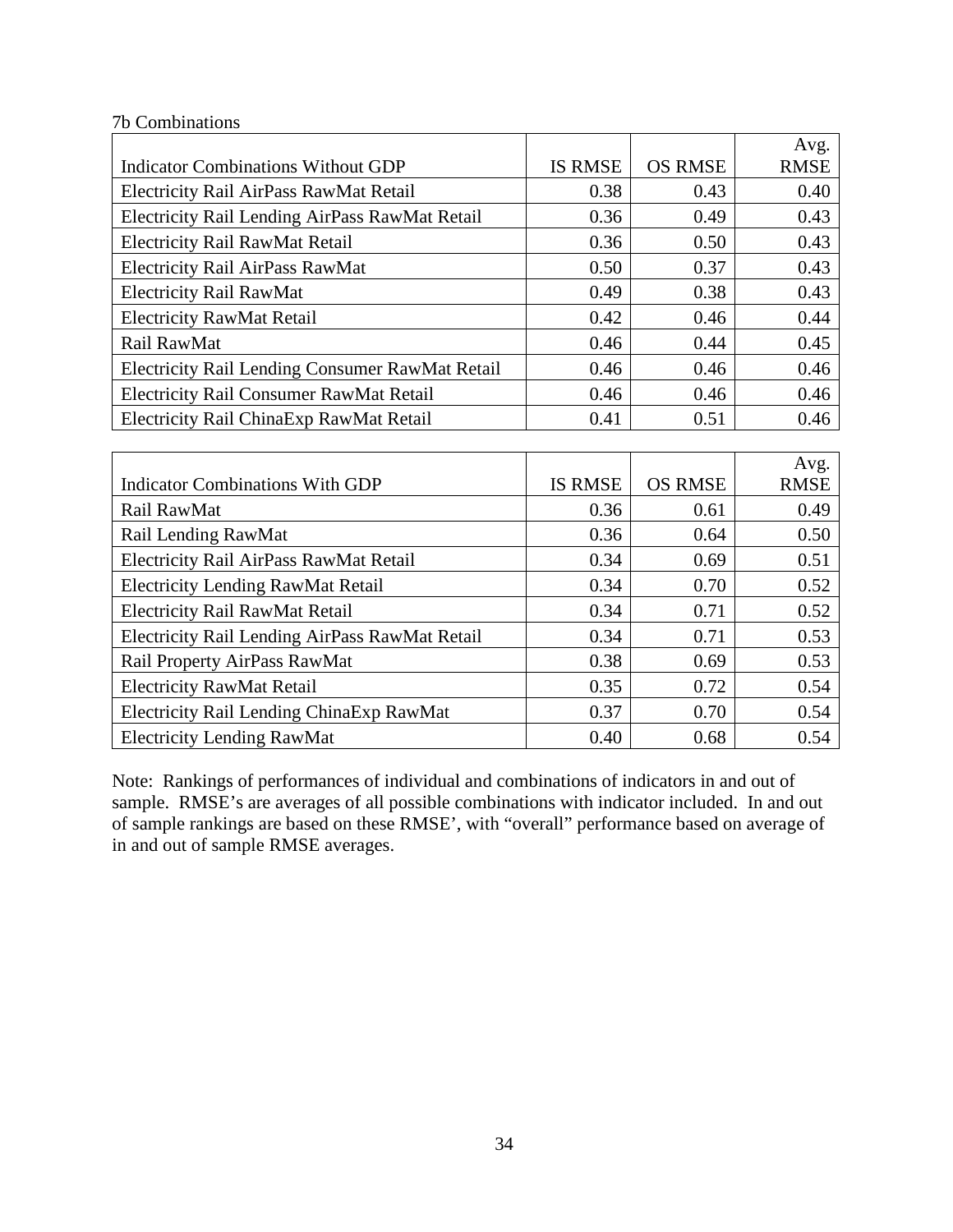**Figure 1**



Note: Normalized GDP and "TRIO" exports to China 2000Q4-2014Q4. "All 10 indicators" series is normalized first principal component of all 10 activity indicators. See text for details.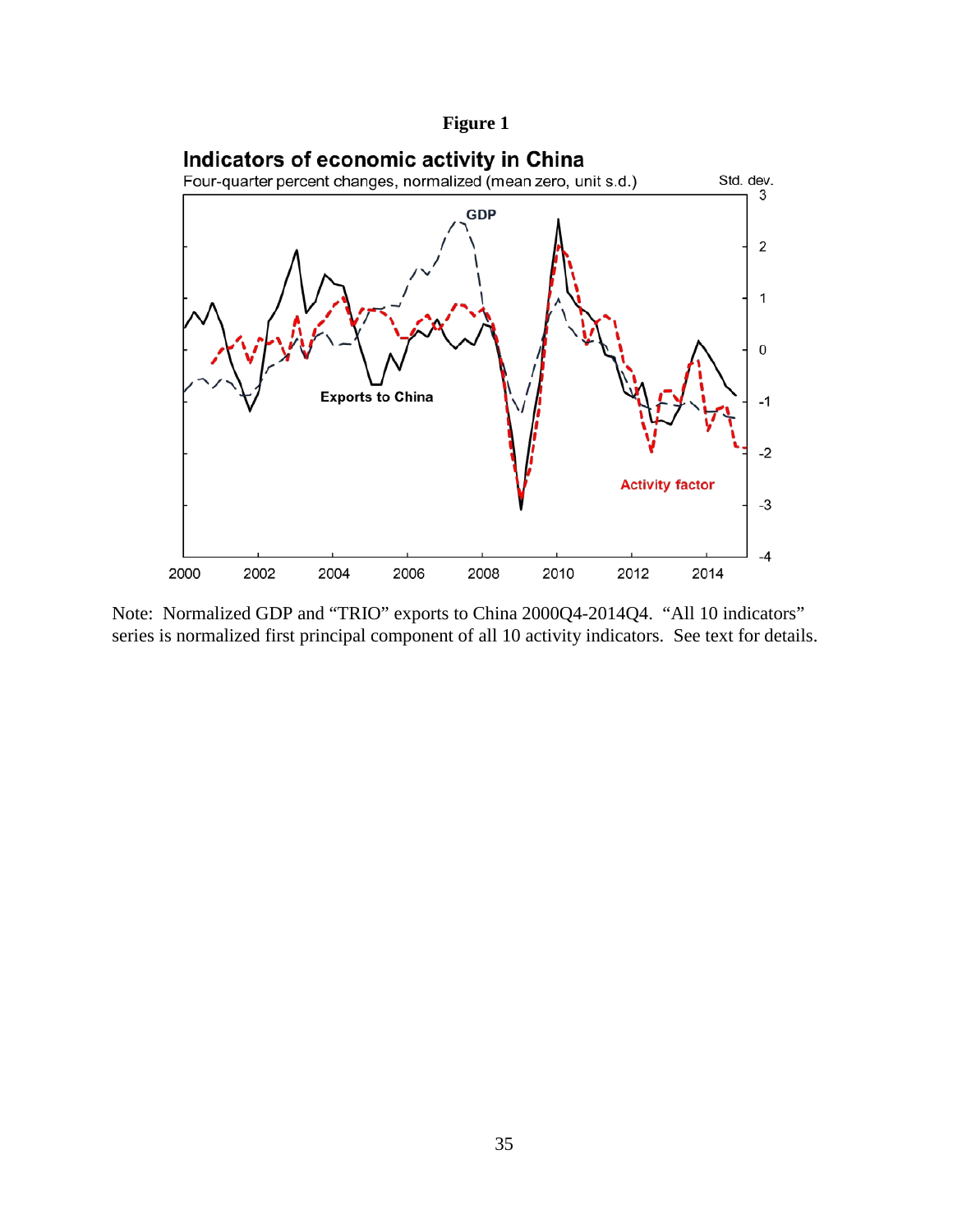



Note: Raw series of "TRIO" exports to China, with fitted series of GDP, all 10 activity indicators, and Li indicators. See text for details.